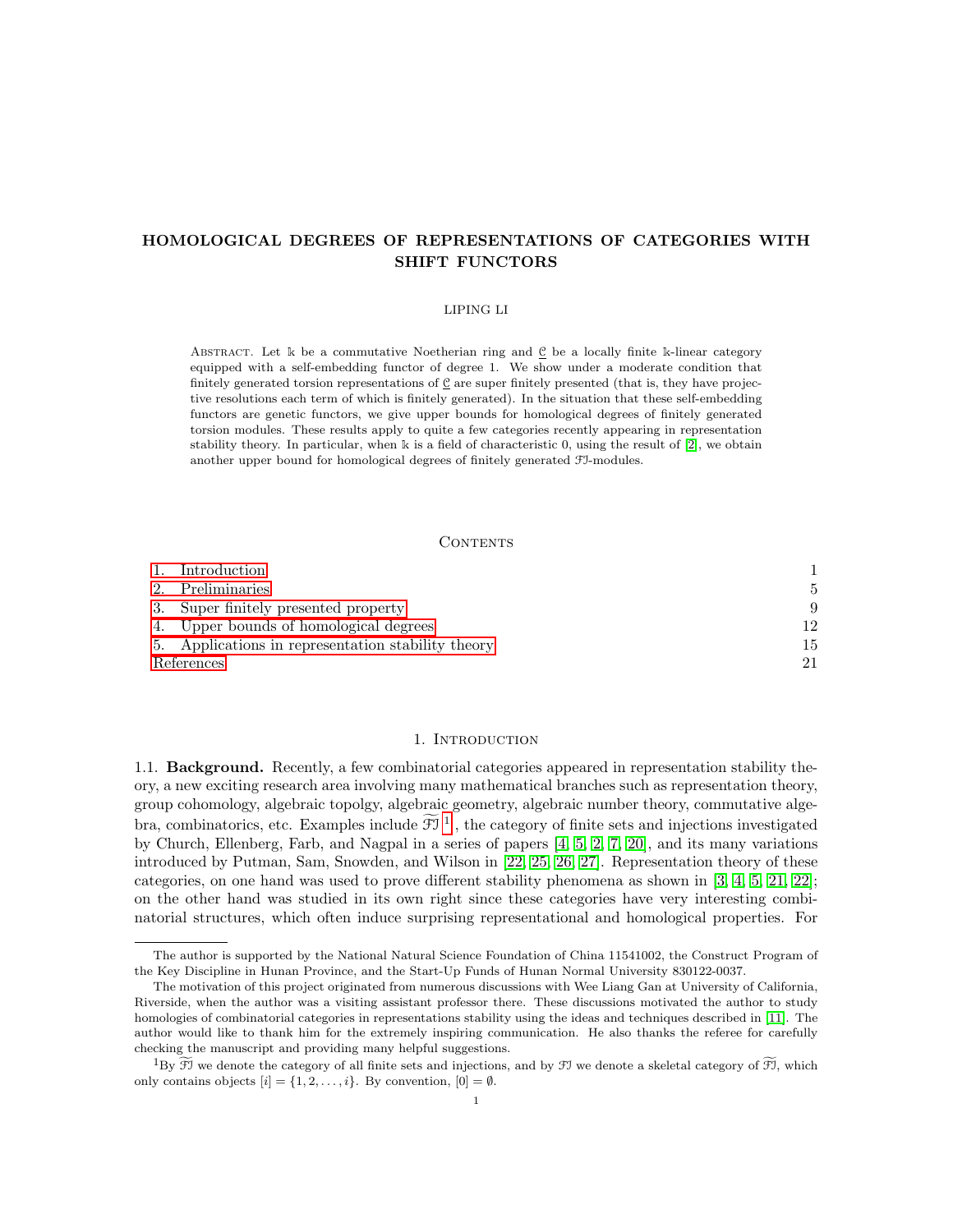example, when k is a commutative Noetherian ring, the k-linearizations of many categories are locally Noetherian ([\[4,](#page-20-2) [5,](#page-20-3) [10,](#page-20-7) [26\]](#page-21-3)); that is, submodules of finitely generated modules are still finitely generated.

A central property shared by many of these combinatorial categories is the existence of a faithful endofunctor called self-embedding functor by us; see Definition [3.1.](#page-8-1) It induces a shift functor  $S_a$  of degree a in the module categories for every  $a \in \mathbb{Z}_+$ , the set of nonnegative integers; see Definition [3.2.](#page-8-2) These self-embedding functors and their induced shift functors have nice properties such as preserving finitely generated projective representations. and hence play an extremely important role in exploring representational and homological properties of these categories. For instances, they were firstly observed in  $[5]$  and used to prove the locally Noetherian property of the category  $\mathfrak F$  over Noetherian rings k. When k is a field of characteristic 0, Gan and the author used them in [\[11\]](#page-20-6) to show the Koszulity of k-linearizations of quite a few combinatorial categories simultaneously. In [\[12\]](#page-20-8) we introduced coinduction functors, which are right adjoints of shift functors, and gave new and simpler proofs for many results of  $\mathfrak F$  established in [\[4\]](#page-20-2) and [\[25\]](#page-21-2). A few months ago, Church and Ellenberg used shift functors to study homologies of FI-modules and proved a surprising upper bound for homological degrees of them ([\[2,](#page-20-0) Theorem A]).

Motivated by the work of Church and Ellenberg in [\[2\]](#page-20-0), in this paper we focus on homologies of representations of k-linear categories C equipped with self-embedding functors and induced shift functors, where k is a commutative ring. Note that C in general might not be locally Noetherian. Thus from the homological viewpoint we are more interested in *super finitely presented representations*, or  $FP_{\infty}$  representations, of  $\mathcal{C}$ , which by definition have resolutions consisting of finitely generated projective representations. Specifically, we want to know what representations are  $FP_{\infty}$ , explore homologies of these  $FP_{\infty}$  representations, and estimate upper bounds for their homological degrees.

1.2. General results. Let  $\Bbbk$  be a commutative Noetherian ring, and let  $\mathcal C$  be a locally finite  $\Bbbk$ -linear category of type  $A_{\infty}$ . That is, objects of <u>C</u> are parameterized by nonnegative integers; there is no nonzero morphisms from bigger objects to smaller ones; and  $\underline{\mathcal{C}}(i, j)$  is a finitely generated k-module for all  $i, j \in \mathbb{Z}_+$ .

By the  $A_{\infty}$  structure,  $\underline{\mathcal{C}}$  has a two-sided ideal J consisting of finite linear combinations of morphisms between distinct objects. Thus we identify  $\underline{\mathcal{C}}_0$ , the set of finite linear combinations of endomorphisms in C, with  $C/J$ . It has the following decomposition as C-modules

$$
\underline{\mathcal{C}}_0 = \bigoplus_{i \in \mathbb{Z}_+} \underline{\mathcal{C}}(i, i).
$$

Given a  $\underline{\mathcal{C}}$ -module V, its s-th homology is set to be

$$
H_s(V) = \operatorname{Tor}_s^{\mathfrak{C}}(\underline{\mathfrak{C}}_0, V), \quad s \in \mathbb{Z}_+.
$$

Since  $\underline{\mathcal{C}}_0 = \underline{\mathcal{C}}/J$  is a  $\underline{\mathcal{C}}$ -bimodule,  $H_s(V)$  is a left  $\underline{\mathcal{C}}$ -module as well, and is *torsion* (see Definition [2.7\)](#page-7-0). Moreover, it is *discrete*; that is, the value of  $H_s(V)$  on each object is a  $\underline{\mathcal{C}}$ -module concentrated on this object, and  $H_s(V)$  is the direct sum of them.

The s-th homological degree of V is defined to be

 $hd_s(V) = \sup\{i \in \mathbb{Z}_+ \mid \text{the value of } H_s(V) \text{ on } i \text{ is nonzero}\}\$ 

or  $-\infty$  if this set is empty. We also define the *torsion degree* of V to be

$$
\operatorname{td}(V) = \sup\{i \in \mathbb{Z}_+ \mid \operatorname{Hom}_{\mathcal{C}}(\mathcal{C}(i,i), V) \neq 0\}
$$

or  $-\infty$  if this set is empty. Sometimes we call  $hd_0(V)$  the *generating degree* and denote it by gd(V).

**Remark 1.1.** Torsion degrees and homological degrees are closely related. Actually, for  $s \geq 0$ , one can see  $\mathrm{hd}_s(V) = \mathrm{td}(H_s(V))$ . It is also clear that if V is generated by  $\bigoplus_{i=0}^n V_i$ , then  $n \geq \mathrm{gd}(V)$ .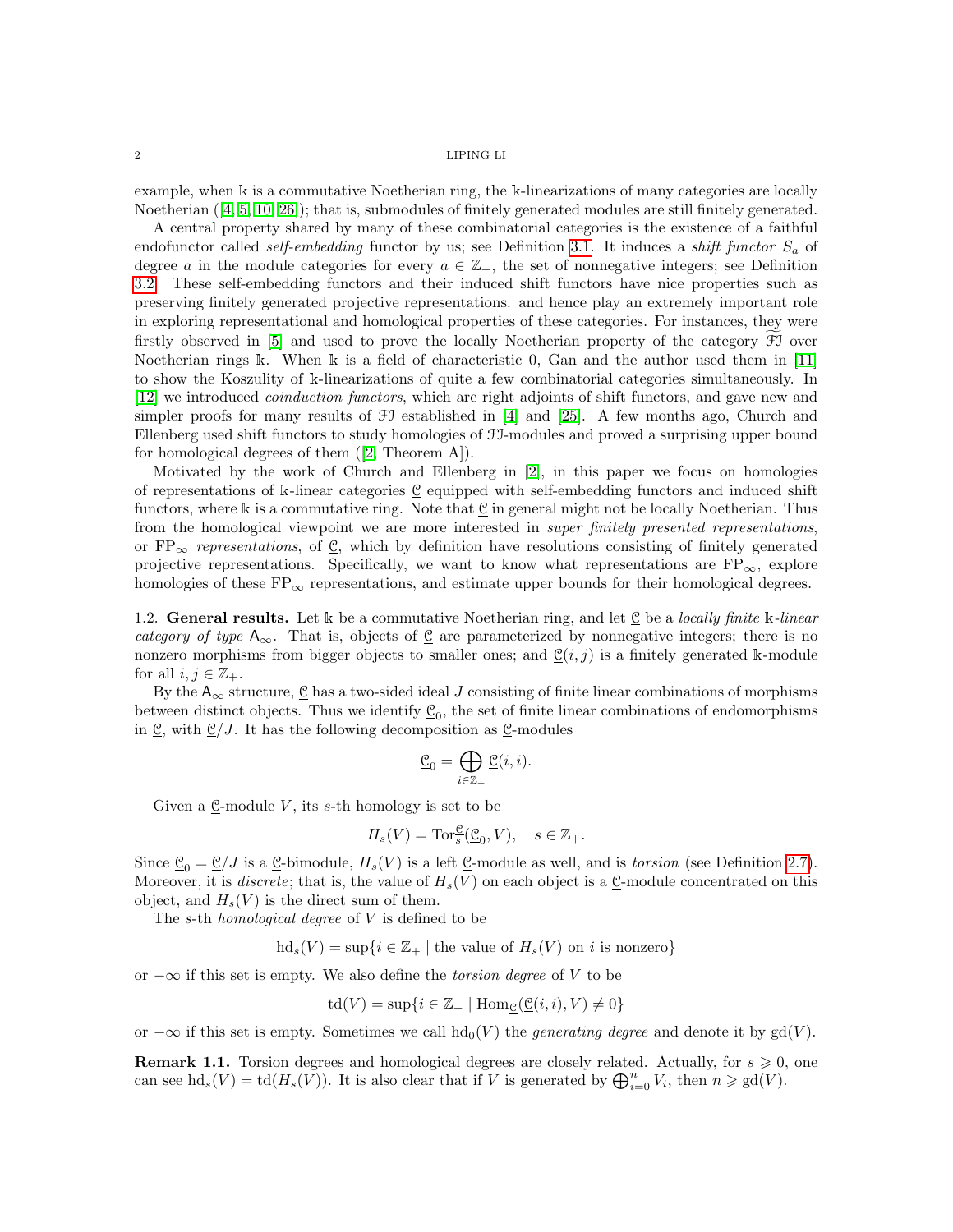To avoid the situation that certain homological degrees of a  $\underline{C}$ -module V are infinity, in this paper we mainly consider  $FP_{\infty}$  modules V. It turns out many interesting  $C$ -modules fall into this class when  $\underline{\mathcal{C}}$  has a self-embedding functor satisfying some assumption.

<span id="page-2-0"></span>**Theorem 1.2.** Let k be a commutative Noetherian ring and  $\underline{C}$  be a locally finite k-linear category of type  $A_{\infty}$  equipped with a self-embedding functor  $\iota$  of degree 1. Let  $S_1$  be the induced shift functor. If S<sub>1</sub> preserves finitely generated projective <u>C</u>-modules, then a  $C$ -module V is  $FP_{\infty}$  if and only if so is  $S_1V$ . In particular, every finitely generated torsion module is  $FP_{\infty}$ .

**Remark 1.3.** Of course, if C is locally Noetherian, the conclusion of this theorem is implied trivially by the Noetherian property. The usefulness of this theorem is that it does not require  $\underline{\mathfrak{C}}$  to be *locally Noetherian.* Indeed, there are many locally finite k-linear categories of type  $A_{\infty}$  which are not locally Noetherian, and in practice it is difficult to check the locally Noetherian property of C.

Remark 1.4. A similar result was pointed out by Franjou, Lannes, and Schwartz earlier for the category of vector spaces over finite fields; see [\[8,](#page-20-9) Proposition 10.1].

Usually it is hard to estimate homological degrees of finitely generated torsion  $C$ -modules  $V$ . However, if the self-embedding functor is a genetic functor (see Definition [4.1,](#page-11-1) then one can prove that V has Castelnuovo-Mumford regularity (see [\[6\]](#page-20-10) for a definition in commutative algebra) expressed in terms of  $td(V)$  only.

<span id="page-2-1"></span>**Theorem 1.5** (Castelnuovo-Mumford regularity). Let k and  $C$  be as in the previous theorem, and let V be a  $FP_{\infty}$  module of <u>C</u>. Suppose that  $C$  is equipped with a genetic functor.

(1) If there exists a certain  $a \in \mathbb{Z}_+$  such that

$$
\mathrm{hd}_s(S_a V) \leqslant \mathrm{gd}(S_a V) + s,
$$

for  $s \geqslant 0$ , then

$$
hd_s(V) \leqslant gd(V) + a + s.
$$

(2) If  $V$  is a finitely generated torsion module, then

 $hd_s(V) \leqslant td(V) + s.$ 

**Remark 1.6.** Although in this paper we restrict ourselves to the setting of  $FP_{\infty}$  modules, with the same essential idea and suitable modifications, the above regularity result holds for all representations generated in finite degrees, which might not be finitely generated. For example, an infinitely generated representation concentrated in one object is generated in finite degrees. We should also point out that the conclusion of this theorem holds for arbitrary commutative rings k which might not be Noetherian.

Remark 1.7. We remind the reader that the above result actually can be used to estimate homological degrees of many interesting modules besides torsion modules. Examples include truncations of projective modules, "syzygies" of finitely generated torsion modules, etc. Moreover, if a C-module V is almost isomorphic to (see Definition [3.11\)](#page-10-0) one of the above modules, then homological degrees of V can be estimated as well by using this result.

Remark 1.8. The essential idea of the first statement of this theorem is that while applying the shift functor enough times to a finitely generated representation  $V$ , it often happens that the shifted module becomes very simple, and hence its homological degrees can be easily estimated. For instance, in a forthcoming paper [\[18\]](#page-20-11) it will be proved that if we applying the shift functor enough times to an arbitrary finitely generated representation of FI, then higher homologies of the shift module all vanish. Therefore, the condition in the first statement of this theorem is fulfilled trivially.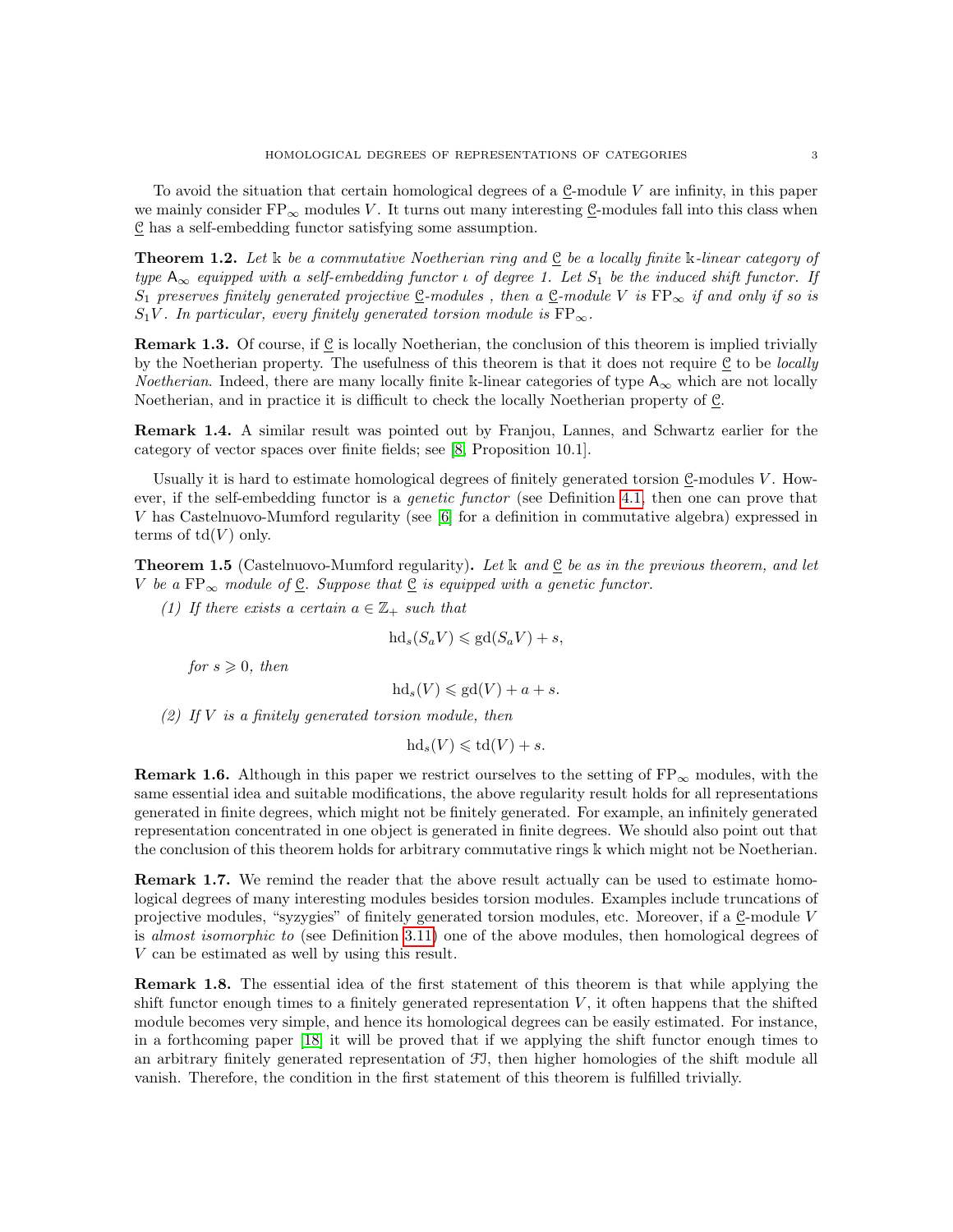1.3. Application in representation stability theory. These results immediately apply to a few combinatorial categories in representation stability theory. Let us briefly recall their definitions. For more details, the reader may refer to [\[26\]](#page-21-3) or [\[11\]](#page-20-6).

**Example 1.9** (The category  $\mathfrak{Fl}_G$ ). Let G be a finite group. The category  $\mathfrak{C} = \mathfrak{Fl}_G$  has objects nonnegative integers. For  $i, j \in \mathbb{Z}_+$ ,  $\mathcal{C}(i, j)$  is the set of pairs  $(f, g)$  where  $f : \{1, \ldots, i\} \to \{1, \ldots, j\}$ is an injection and  $g: \{1, \ldots, i\} \to G$  is an arbitrary map. For  $(f_1, g_1) \in \mathcal{C}(i, j)$  and  $(f_2, g_2) \in \mathcal{C}(j, k)$ , their composition is  $(f_3, g_3)$  where

$$
f_3 = f_2 \circ f_1
$$
, and  $g_3(r) = g_2(f_1(r)) \cdot g_1(r)$ 

for  $1 \leq r \leq i$ .

**Example 1.10** (The category  $\mathcal{V}$ ). Let  $\mathbb{F}$  be a finite field. The category  $\mathcal{V}$  has objects nonnegative integers. Morphisms from i to j are linear injections from  $\mathbb{F}^{\oplus i}$  to  $\mathbb{F}^{\oplus j}$ .

**Example 1.11** (The category  $\mathcal{O}(\mathcal{I}_G)$ ). As a subcategory of  $\mathcal{F}\mathcal{I}_G$ ,  $\mathcal{O}\mathcal{I}_G$  has the same objects as  $\mathcal{F}\mathcal{I}_G$ . For  $x, y \in \mathbb{Z}_+$ , a morphism  $(f, c) \in \mathfrak{Fl}_G(x, y)$  is contained in  $\mathfrak{OI}_G(x, y)$  if and only if f is increasing.

**Example 1.12** (The category  $\mathfrak{FJ}_d$ ). Let d be a positive integer. The category  $\mathfrak{FJ}_d$  has objects nonnegative integers. For  $x, y \in \mathbb{Z}_+$ ,  $\mathfrak{I}_d(x, y)$  is the set of all pairs  $(f, \delta)$  where  $f : [x] \to [y]$  is injective, and  $\delta$  :  $[y] \setminus \text{Im}(f) \to [d]$  is an arbitrary map. For  $(f_1, \delta_1) \in \mathfrak{Fl}_d(x, y)$  and  $(f_2, \delta_2) \in \mathfrak{Fl}_d(y, z)$ , their composition is  $(f_3, \delta_3)$  where  $f_3 = f_2 \circ f_1$  and

$$
\delta_3(m) = \begin{cases} \delta_1(r) & \text{if } m = f_2(r) \text{ for some } r, \\ \delta_2(m) & \text{else.} \end{cases}
$$

**Example 1.13** (The category  $\mathcal{O}(\mathcal{I}_d)$ ). As a subcategory of  $\mathcal{F}\mathcal{I}_d$ ,  $\mathcal{O}\mathcal{I}_d$  has the same objects. For  $x, y \in \mathbb{Z}_+$ ,  $\mathfrak{O}J_d(x,y)$  consists of pairs  $(f,\delta)$  such that f is increasing.

**Example 1.14** (The opposite category  $\mathfrak{FS}_G^{\text{op}}$  of  $\mathfrak{FS}_G$ ). Let G be a finite group. The category  $\mathfrak{FS}_G$ has objects all positive integers. For two objects x and y,  $\mathcal{F}\mathcal{S}_G(y,x)$  consists of pairs  $(f,\delta)$  where  $f : [y] \to [x]$  is a surjection, and  $\delta : [y] \to G$  is an arbitrary map. For  $(f_1, \delta_1) \in \mathcal{FS}_G(y, x)$  and  $(f_2, \delta_2) \in \mathfrak{FS}_G(z, y)$ , their composition is  $(f_3, \delta_3)$  where

$$
f_3 = f_1 \circ f_2
$$
, and  $\delta_3(r) = \delta_1(f_2(r)) \cdot \delta_2(r)$ 

for  $r \in [z]$ .

**Example 1.15** (The opposite category  $\mathcal{O}\mathcal{S}_{G}^{op}$  of  $\mathcal{O}\mathcal{S}_{G}$ ). The subcategory  $\mathcal{O}\mathcal{S}_{G}$  has the same objects as  $\mathfrak{FS}_G$ . For two objects x and y,  $\mathfrak{OS}_G(y, x)$  consists of pairs  $(f, c) \in \mathfrak{FS}_G(y, x)$  where f is an ordered surjection.

It has been shown in [\[11\]](#page-20-6) that k-linearizations of the above categories all have genetic functors. Thus we have:

<span id="page-3-0"></span>**Corollary 1.16.** Let  $C$  be the k-linearization of one of the following categories:

 $\mathfrak{Fl}_G$ ,  $\mathfrak{V} \mathfrak{I}_G$ ,  $\mathfrak{V} \mathfrak{I}$ ,  $\mathfrak{Fl}_d$ ,  $\mathfrak{V} \mathfrak{I}_d$ ,  $\mathfrak{FS}_G^{\mathrm{op}}$ ,  $\mathfrak{OS}_G^{\mathrm{op}}$ ,

and let V be a finitely generated torsion C-module. Then for  $s \in \mathbb{Z}_+$ ,

 $hd_s(V) \leqslant td(V) + s.$ 

The category FI has many interesting and surprising representational and homological properties. In particular, when k is a field of characteristic 0, finitely generated projective FI-modules are injective as well, and every finitely generated  $\mathfrak{I}$ -module V has a finite injective resolution; see [\[25,](#page-21-2) [12\]](#page-20-8). Using this result, as well as the upper bound given in [\[2,](#page-20-0) Theorem A], we get another upper bound for homological degrees of finitely generated  $\mathfrak{F}$ -modules V. That is: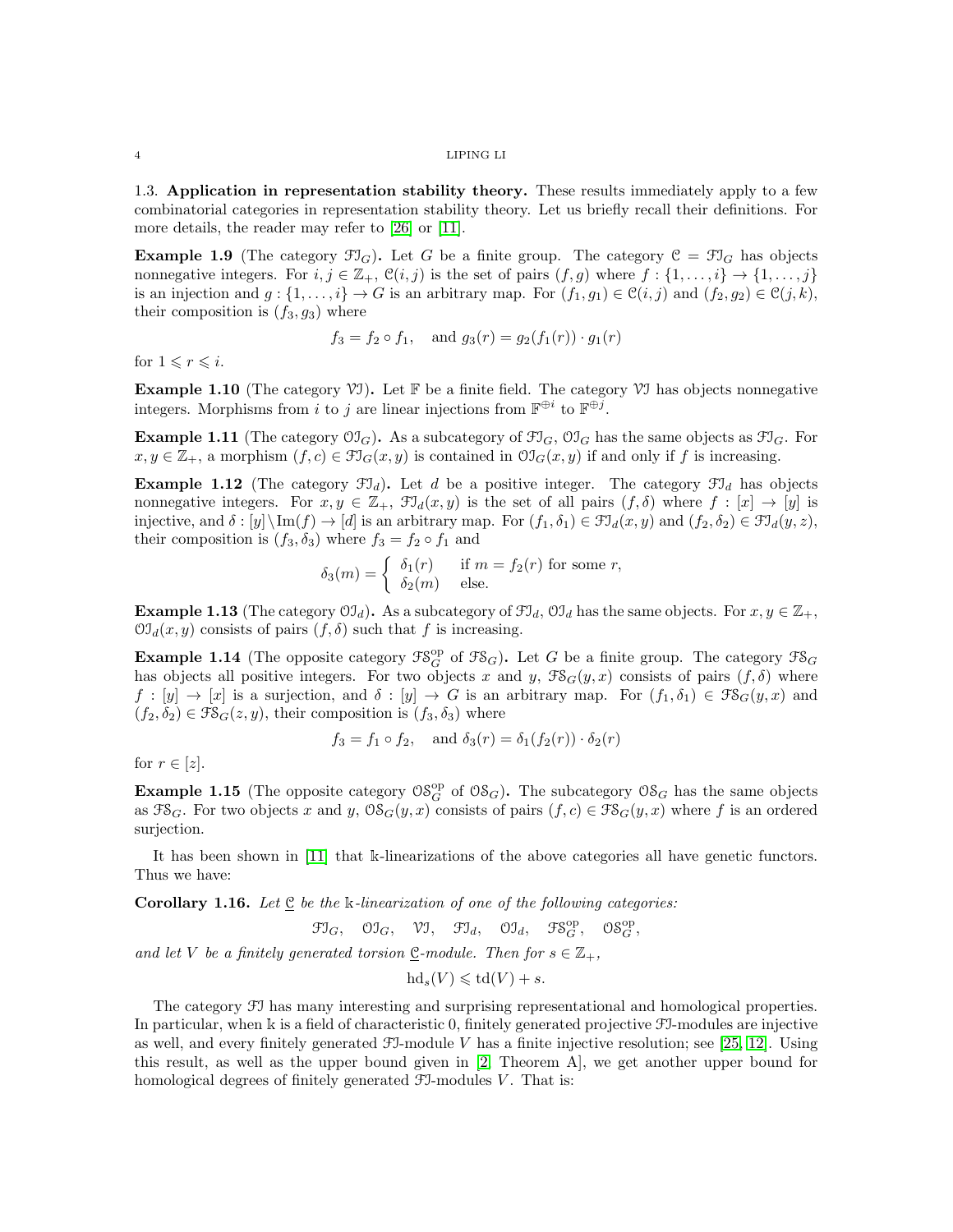<span id="page-4-1"></span>**Theorem 1.17.** Let  $\⊂>k$  be a field of characteristic 0, and let V be a finitely generated FI-module. Then for  $s \geqslant 1$ ,

$$
hd_s(V) \leqslant \max\{2\,\text{gd}(V) - 1, \,\text{td}(V)\} + s.
$$

Remark 1.18. In [\[2\]](#page-20-0) Church and Ellenberg gave the following upper bounds for homological degrees of FI-modules for an arbitrary ring:

$$
hd_s(V) \leqslant gd(V) + hd_1(V) + s - 1.
$$

Compared to it, the conclusion of Theorem [1.17](#page-4-1) has a big shortcoming. That is, it depends on the existence of a finite injective resolution for every finitely generated FI-module. When k is an arbitrary commutative Noetherian ring, this fact may no longer be true, even for fields with a positive characteristic.<sup>[2](#page-4-2)</sup>

But our result does have some advantages. Firstly, in practice it is usually easier to obtain  $td(V)$ compared to  $hd_1(V)$ . Moreover, if V is torsionless, then  $td(V) = 0$ , and one deduces

$$
hd_s(V) \leq 2\,\mathrm{gd}(V) + s - 1
$$

for  $s \geq 1$ . Since by Lemma [5.13](#page-17-0) one always has  $hd_1(V) > gd(V)$  when k is a field of characteristic 0, our bounds are a little more optimal for these modules; see Example [5.20.](#page-20-12)

In [\[25\]](#page-21-2) Sam and Snowden have shown that when k is a field of characteristic 0, every finitely generated FI-module has finite Castelnuovo-Mumford regularity; see [\[26,](#page-21-3) Corollary 6.3.5]. But an explicit upper bound of this regularity was not given.

Remark 1.19. Recently, a big progress on homological properties of the category FI has been achieved via the works of Church, Ellenberg, Gan, Ramos, Yu, and the author. To track the latest development, the reader can refer to [\[2,](#page-20-0) [9,](#page-20-13) [15,](#page-20-14) [16,](#page-20-15) [17,](#page-20-16) [18,](#page-20-11) [23,](#page-21-6) [24\]](#page-21-7).

1.4. Organization. This paper is organized as follows. In Section 2 we give basic definitions and elementary results used throughout this paper. In particular, homological degrees, torsion degrees, and generating degrees of modules are defined and their relationships are clarified.

General results are described and proved in Sections 3 and 4. In Section 3 we consider selfembedding functors and their induced shift functors. Under a moderate assumption, we show that a representation is finitely generated (resp., finitely presented;  $FP_{\infty}$ ) if and only if so is the shifted one. Using this, one can easily deduce Theorem [1.2.](#page-2-0) Genetic functors and their induced shift functors are studied in Section 4. We describe a crucial recursive procedure to compare homological degrees of a module to those of the shifted module, and prove Theorem [1.5.](#page-2-1)

Applications of general results in representation stability theory are collected in Section 5. Corollary [1.16](#page-3-0) is an immediate result of Theorem [1.5](#page-2-1) since the existence of genetic functors for these categories was already proved in [\[11\]](#page-20-6). Moreover, when k is a field of characteristic 0, we give another proof of the Koszulity of these combinatorial categories, and show that the category of Koszul modules is closed under truncation functors (Proposition [5.7\)](#page-16-0). Finally, using the method described in [\[12\]](#page-20-8), we explicitly construct an injective resolution for every finitely generated FI-module, and use this resolution, as well as the general results, to establish Theorem [1.17.](#page-4-1)

# 2. Preliminaries

<span id="page-4-0"></span>Throughout this paper let  $\Bbbk$  be a commutative Noetherian ring with identity, and let  $\underline{\mathcal{C}}$  be a (small) k-linear category. That is, for  $x, y \in Ob \mathcal{C}$ , the morphism set  $\mathcal{C}(x, y)$  is a k-module; furthermore, composition of morphisms is k-linear. Note that for every object  $x \in \text{Ob } \mathcal{C}$ ,  $\mathcal{C}(x, x)$  is a k-algebra with identity  $1_x$ .

<span id="page-4-2"></span> $2$ Using a crucial technique developed in [\[20,](#page-21-0) [2\]](#page-20-0), in a forthcoming paper [\[18\]](#page-20-11) we will remove from the above theorem the unnecessary assumption that k is a field of characteristic 0.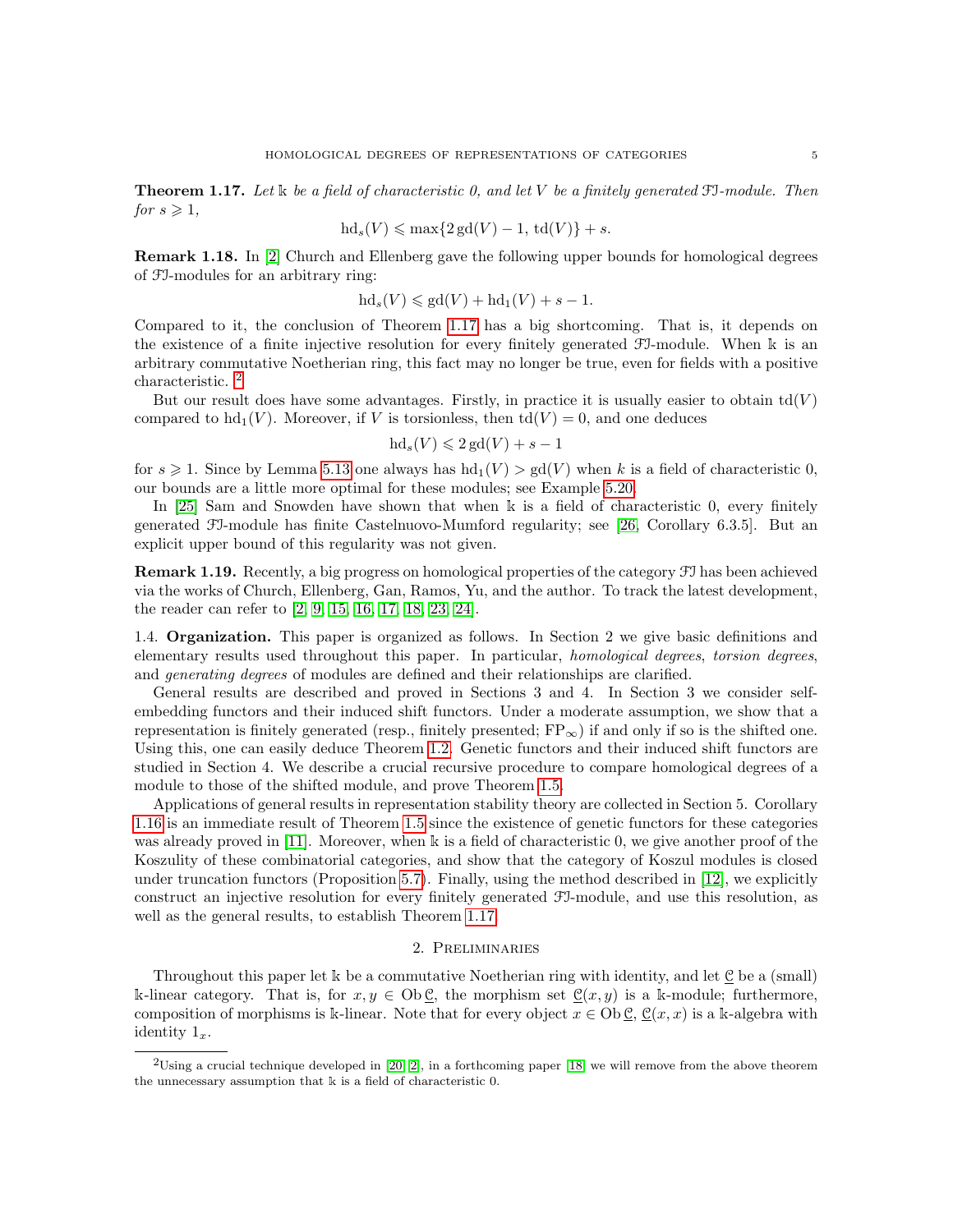2.1. Type  $A_{\infty}$  categories and their representations. Recall that the k-linear category  $\underline{\mathcal{C}}$  is of type  $A_{\infty}$  if  $\text{Ob } \underline{\mathcal{C}} = \mathbb{Z}_+$ , and  $\mathcal{C}(i, j) = 0$  whenever  $i > j$ . For technical purpose, we suppose that  $\underline{\mathcal{C}}$ satisfies the following *locally finite* condition:  $\mathcal{C}(i, j)$  is a finitely generated k-module for all  $i, j \in \mathbb{Z}_+$ .

A representation V of  $\underline{\mathcal{C}}$  (or a  $\underline{\mathcal{C}}$ -module) by definition is a covariant k-linear functor from  $\underline{\mathcal{C}}$  to k -Mod, the category of left k-modules. For each object  $i \in \mathbb{Z}_+$ , we let  $V_i = V(i)$  be the image of i under V, which is a  $\mathcal{C}(i, i)$ -module, called the *value* of V on *i*.

**Remark 2.1.** Clearly  $\underline{\mathcal{C}}$  can be viewed as a (non-unital) algebra  $A_{\underline{\mathcal{C}}}$  in a natural way. Therefore, given a representation V of  $\underline{\mathcal{C}}$ , the k-module  $\bigoplus_{i\in\mathbb{Z}_+}V_i$  is an  $A_{\underline{\mathcal{C}}}$ -module, denoted by V again by abuse of notation. The category of representations of  $\underline{\mathcal{C}}$  can be identified with a full subcategory of A<sub>C</sub>-modules. That is, an A<sub>C</sub>-module V is a representation of  $\subseteq$  if and only if  $V \cong \bigoplus_{i \in \mathbb{Z}_+} 1_i V$  as k-modules. Sometimes we regard  $\underline{\mathcal{C}}$  as an algebra via identifying it with  $A_{\underline{\mathcal{C}}}$  and hopefully this will not cause confusion to the reader.

In this paper we only consider representations of  $\mathcal{C}$ , or  $\mathcal{C}$ -modules, rather than all  $A_{\mathcal{C}}$ -modules. Denote by  $\underline{\mathcal{C}}$ -Mod the category all  $\underline{\mathcal{C}}$ -modules, and by  $\underline{\mathcal{C}}$ -lfmod the category of locally finite  $\underline{\mathcal{C}}$ -modules. We remind the reader that a  $\underline{\mathcal{C}}$ -module V is locally finite if for each  $i \in \mathbb{Z}_+$ , the  $\underline{\mathcal{C}}(i,i)$ -module  $V_i$ restricted as a k-module, is finitely generated. Since k is Noetherian, and kernels and cokernels of  $\underline{\mathcal{C}}$ -modules are defined via values on objects, the category  $\underline{\mathcal{C}}$ -lfmod is abelian.

2.2. Finitely generated modules. For  $i \in \mathbb{Z}_+$ , the representable functor  $\underline{\mathcal{C}}(i,-)$  is a projective object in  $\underline{\mathcal{C}}$ -Mod. We identify it with the  $\underline{\mathcal{C}}$ -module  $\underline{\mathcal{C}}1_i$  consisting of finite linear combinations of morphisms starting from the object *i*.

**Lemma 2.2.** The category  $\underline{C}$ -lfmod has enough projectives.

*Proof.* Indeed, for  $V \in \mathcal{C}$ -lfmod, one has  $V = \bigoplus_{i \in \mathbb{Z}_+} V_i$  such that the  $\mathcal{C}(i, i)$ -module  $V_i$  restricted as a k-module is finitely generated. Therefore, as a  $\underline{\mathcal{C}}(i,i)$ -module it is finitely generated as well. Now choose a surjection  $\underline{\mathfrak{C}}(i,i)^{\oplus a_i} \to V_i$  of  $\underline{\mathfrak{C}}(i,i)$ -modules for each  $i \in \mathbb{Z}_+$ . We get a surjection

$$
\bigoplus_{i\in\mathbb{Z}_+}\underline{\mathbb{C}}(i,i)^{\oplus a_i}\to\bigoplus_{i\in\mathbb{Z}_+}V_i,
$$

which induces a surjection of  $Q$ -modules as follows:

$$
P = \bigoplus_{i \in \mathbb{Z}_+} \underline{\mathcal{C}} \otimes_{\underline{\mathcal{C}}(i,i)} \underline{\mathcal{C}}(i,i)^{\oplus a_i} \cong \bigoplus_{i \in \mathbb{Z}_+} (\underline{\mathcal{C}}1_i)^{\oplus a_i} \to V.
$$

One has to show that  $P$  is locally finite. But this is clear since for every  $j$ ,

$$
P_j = \bigoplus_{0 \leq i \leq j} \underline{\mathcal{C}}(i,j)^{\oplus a_i}
$$

which is a finitely generated k-module by the locally finite condition of  $\mathcal{C}$ .

Based on this lemma, one can define finitely generated C-modules.

**Definition 2.3.** A  $\mathcal{C}$ -module V is finitely generated if there exists a surjective  $\mathcal{C}$ -module homomorphism

$$
\pi: \bigoplus_{i \in \mathbb{Z}_+} (\underline{\mathfrak{C}}1_i)^{\oplus a_i} \to V
$$

such that  $\sum_{i\in\mathbb{Z}_+} a_i < \infty$ .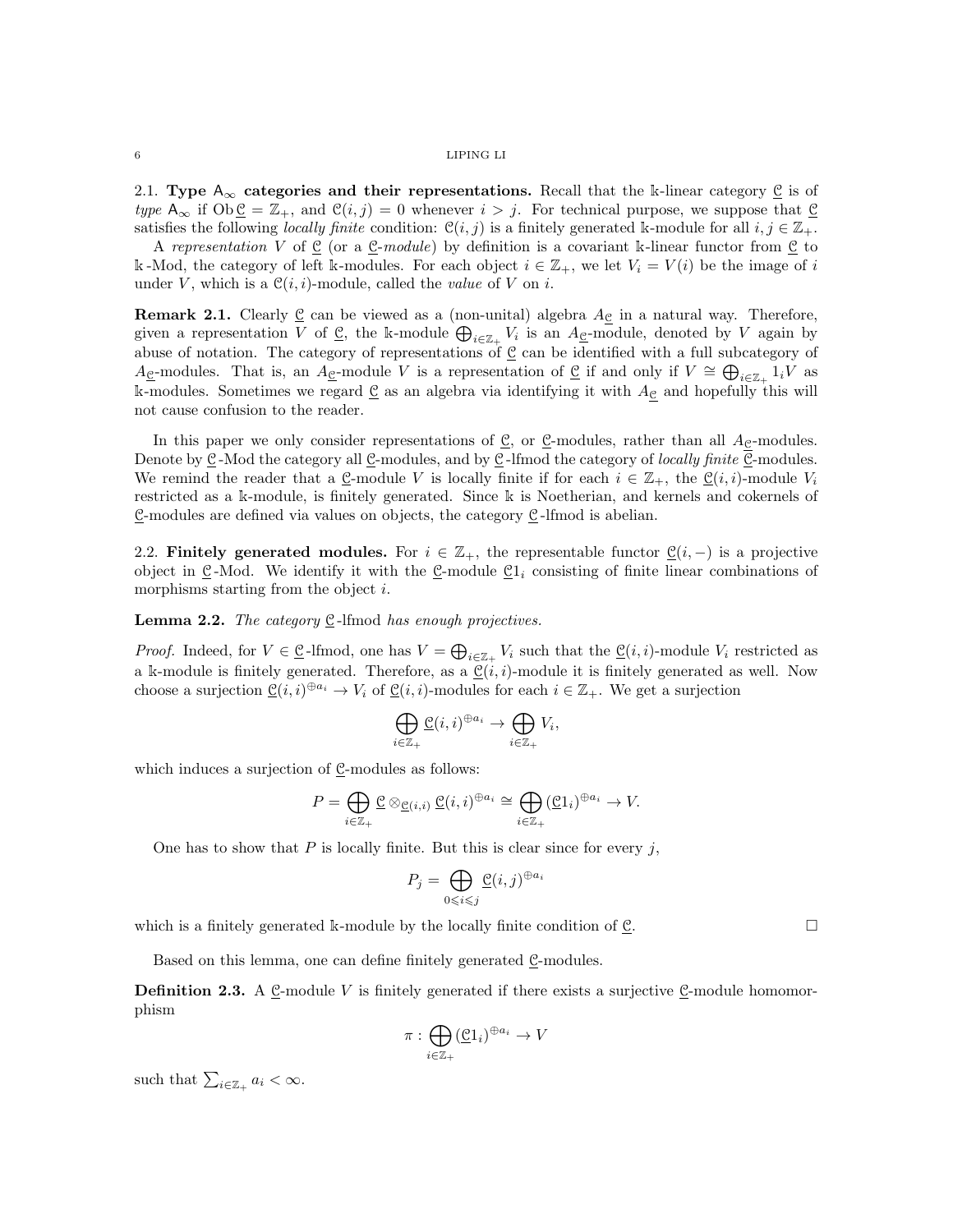Finitely generated C-modules are always locally finite. Therefore, the category of finitely generated C-modules, denoted by  $C$ -fgmod, is a full subcategory of  $C$ -lfmod. However,  $C$ -fgmod in general is not abelian, and it is abelian if and only if  $\underline{C}$  is a *locally Noetherian* category; i.e., submodules of  $\underline{C}1_i$ are finitely generated for  $i \in \mathbb{Z}_+$ .

<span id="page-6-0"></span>**Remark 2.4.** A locally finite  $\underline{\mathcal{C}}$ -module V is finitely generated if and only if it is generated in finite degrees. That is, V is generated by the subset  $\bigoplus_{i=0}^{N} V_i$  for a certain  $N \in \mathbb{Z}_+$ ; or equivalently, any submodule of V containing  $\bigoplus_{i=0}^{N} V_i$  coincides with V.

2.3. Truncations. Given  $n \in \mathbb{Z}_+$ , one defines the truncation functor of degree n

$$
\tau_n : \underline{\mathcal{C}}\text{-Mod} \to \underline{\mathcal{C}}\text{-Mod}, \quad V \mapsto \tau_n V = \bigoplus_{i \geqslant n} V_i.
$$

 $\bigoplus_{i\leq n}V_i$  is also a <u>C</u>-module via identifying it with the quotient module  $V/\tau_nV$ . Clearly,  $\tau_n$  is an exact Note that  $\tau_nV$  is viewed as a  $\underline{C}$ -module via setting its value on each i with  $i < n$  to be 0. Moreover, functor, and one has

$$
\operatorname{Hom}_{\mathcal{C}}(\tau_n V, W) \cong \operatorname{Hom}_{\mathcal{C}}(\tau_n V, \tau_n W)
$$

for  $Q$ -modules V and W.

The truncation functor  $\tau_n$  preserves locally finite property, and hence induces a functor  $\underline{\mathcal{C}}$ -lfmod  $\rightarrow$  $C$ -lfmod which is still denoted by  $\tau_n$ . However, it does not preserve finitely generated property as shown by the following example.

**Example 2.5.** Let  $C$  be the k-linearization of the following quiver



The reader can check that  $C$  is a locally finite k-linear category of type  $A_{\infty}$ . However,  $\tau_1(C_1_0)$  is not finitely generated.

2.4. Torsion degrees and torsion modules. Let  $V$  be a locally finite  $C$ -module. The torsion degree of V, denoted by  $td(V)$ , is defined to be

 $\mathrm{td}(V) = \sup\{i \in \mathbb{Z}_+ \mid \mathrm{Hom}_{\mathcal{C}}(\mathcal{C}(i,i), V) \neq 0\},\,$ 

where  $\underline{\mathcal{C}}(i,i)$  is viewed as a  $\underline{\mathcal{C}}$ -module in a natural way. If the above set is empty, we set  $\text{td}(V) = -\infty$ , and say that  $V$  is *torsionless*.

<span id="page-6-1"></span>**Lemma 2.6.** Let  $0 \to U \to V \to W \to 0$  be a short exact sequence of locally finite  $\underline{C}$ -modules. Then  $\text{td}(U) \leqslant \text{td}(V) \leqslant \max\{\text{td}(U),\text{td}(W)\}.$ 

*Proof.* It V is torsionless, then  $\text{Hom}_{\mathcal{C}}(\underline{\mathcal{C}}(i,i), V) = 0$  for every  $i \in \mathbb{Z}_+$ , and hence  $\text{Hom}_{\mathcal{C}}(\underline{\mathcal{C}}(i,i), U) = 0$ as well. Therefore, both  $\text{td}(U)$  and  $\text{td}(V)$  are  $-\infty$ , and the conclusion holds.

If  $\mathrm{td}(V) = \infty$ , then for every  $N \in \mathbb{Z}_+$ , one can find  $i \in \mathbb{Z}_+$  with  $i > N$  such that  $\mathrm{Hom}_{\mathcal{C}}(\mathcal{C}(i,i), V)$ is nonzero. Applying the functor  $\text{Hom}_{\mathcal{C}}(\mathcal{C}(i,i),-)$  to the short exact sequence one deduces that either  $\text{Hom}_{\mathcal{C}}(\mathcal{C}(i,i), U)$  is nonzero or  $\text{Hom}_{\mathcal{C}}(\mathcal{C}(i,i), W)$  is nonzero. Consequently, either td(U) or td(V) is ∞. The conclusion still holds.

If  $\text{td}(V)$  is a finite number, we can let i be an integer with  $i > \text{td}(V)$ . By definition, Home  $(\mathcal{C}(i, i), V)$ is 0. Applying Hom<sub>C</sub>( $\mathcal{C}(i, i)$ , –) to the sequence one deduces Hom<sub>C</sub>( $\mathcal{C}(i, i)$ ,  $U$ ) = 0, so td( $U$ )  $\leq$  $\text{td}(V)$ . To check the second inequality, one only needs to note that if both  $\text{Hom}_{\mathcal{C}}(\mathcal{C}(i,i), U)$  and  $\text{Hom}_{\mathcal{C}}(\underline{\mathcal{C}}(i,i), W)$  are 0, then  $\text{Hom}_{\mathcal{C}}(\underline{\mathcal{C}}(i,i), V)$  must be 0 as well.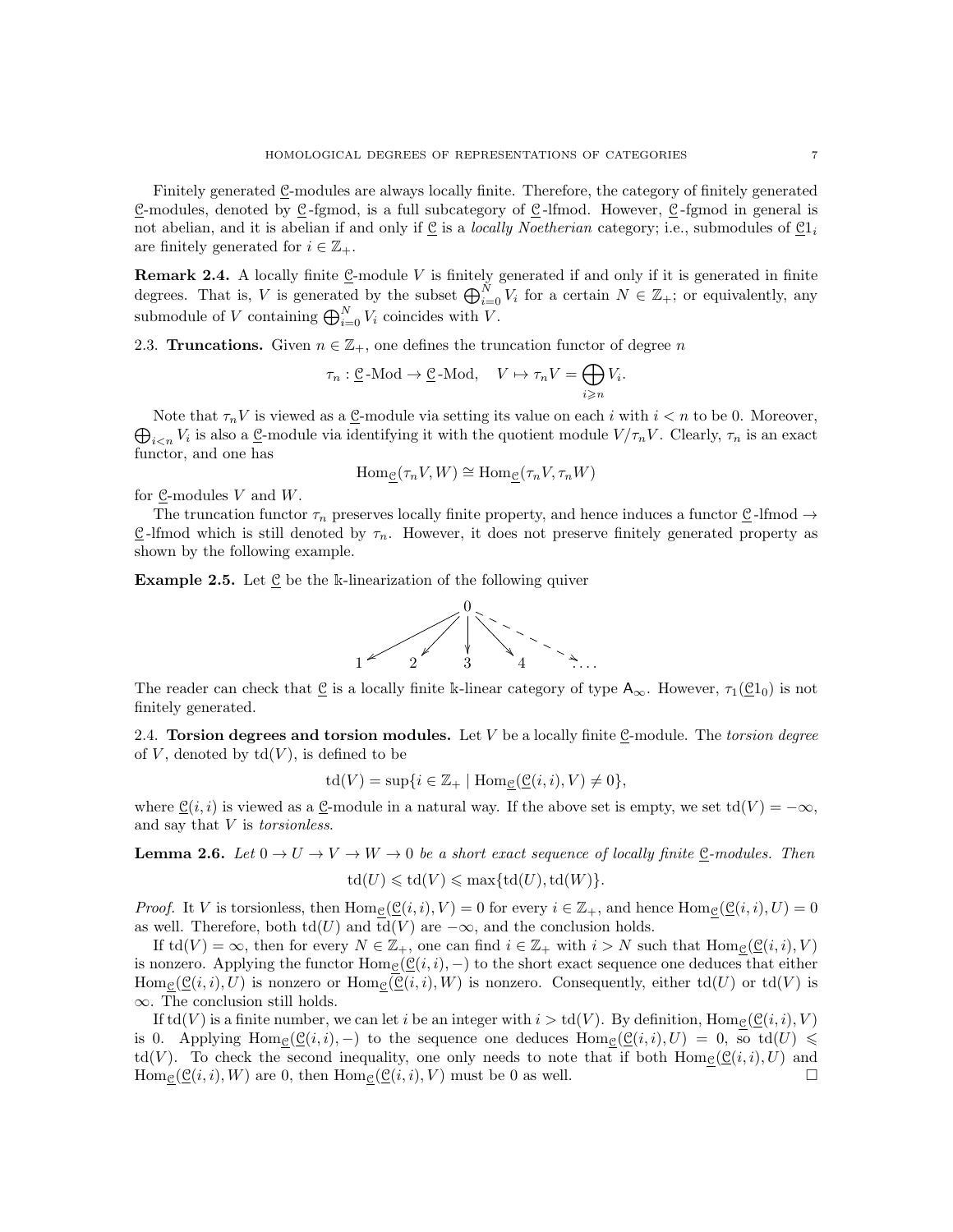<span id="page-7-0"></span>**Definition 2.7.** A finitely generated <u>C</u>-module U is a torsion module if there exists a certain  $N \in \mathbb{Z}_+$ such that  $U_i = 0$  for  $i > N$ . A locally finite C-module V is a torsion module if V can be written as a direct sum of finitely generated torsion  $\underline{\mathcal{C}}$ -modules.

**Remark 2.8.** Note that for an infinitely generated torsion module  $V$ , one may not be able to find a fixed number  $N \in \mathbb{Z}_+$  such that  $V_i = 0$  for  $i > N$ . However, if V is a (nonzero) finitely generated torsion module, then one can let  $N = \text{td}(V)$ , which is nothing but the last object on which the value of V is nonzero.

# 2.5. Homologies of representations. Let

$$
J=\bigoplus_{0\leqslant i
$$

which is a two-sided ideal of  $\underline{C}$  (or more precisely, a two-sided ideal of the k-algebra  $A_{\overline{C}}$ ). Let

$$
\underline{\mathfrak{C}}_0=\bigoplus_{i\in\mathbb{Z}_+}\underline{\mathfrak{C}}(i,i),
$$

which is a (left and right) quotient  $\underline{\mathcal{C}}$ -module via identifying it with  $\underline{\mathcal{C}}/J$ .

For every  $V \in \mathcal{C}$ -lfmod, the map

$$
V \mapsto V/JV \cong \underline{\mathcal{C}}_0 \otimes_{\underline{\mathcal{C}}} V
$$

gives rise to a functor from  $\underline{C}$ -lfmod to itself. This is a right exact functor, so we define *homologies* of  $V$  by setting

$$
H_i(V) = \operatorname{Tor}_i^{\mathfrak{C}}(\underline{\mathfrak{C}}_0, V),
$$

which are C-modules again. Calculations of homologies of  $V$  can be carried out via the usual homological method. That is, take a projective resolution of V and tensor it with  $\underline{C}_0 \otimes_{\mathcal{C}} -$ .

Remark 2.9. This definition is motivated by the definition of homologies of FI-modules discussed in literatures such as [\[2,](#page-20-0) [4,](#page-20-2) [5,](#page-20-3) [13\]](#page-20-17). In [\[2,](#page-20-0) [13\]](#page-20-17), it was pointed out that homologies of FI-modules can be computed through an explicit complex constructed by using the shift functor.

**Remark 2.10.** From the above definition one knows that for each  $i \in \mathbb{Z}_+$ ,  $H_i(V)$  has the following decomposition as  $C$ -modules

$$
H_i(V) \cong \bigoplus_{j \in \mathbb{Z}_+} H_i(V)_j,
$$

where  $H_i(V)_j$  is a C-module concentrated on object j. In particular,  $H_i(V)$  is a torsion module.

The *homological degrees* of  $V$  are defined via letting

$$
hd_i(V) = td(H_i(V)), i \in \mathbb{Z}_+.
$$

For  $i = 0$ , we call  $hd_0(V)$  the *generating degree* of V, denoted by  $gd(V)$ . To justify this name, one only needs to keep in mind that  $gd(V)$  has the following interpretation: for a nonzero module V,

$$
\begin{aligned} \text{gd}(V) &= \sup\{i \in \mathbb{Z}_+ \mid (V/JV)_i \neq 0\} \\ &= \min\{N \in \mathbb{Z}_+ \cup \{\infty\} \mid V \text{ is generated by } \bigoplus_{i \leq N} V_i\}. \end{aligned}
$$

The following result is trivial.

**Lemma 2.11.** Let  $0 \to U \to V \to W \to 0$  be a short exact sequence of locally finite C-modules. Then  $gd(W) \leq g d(V) \leq \max\{gd(U), gd(W)\}.$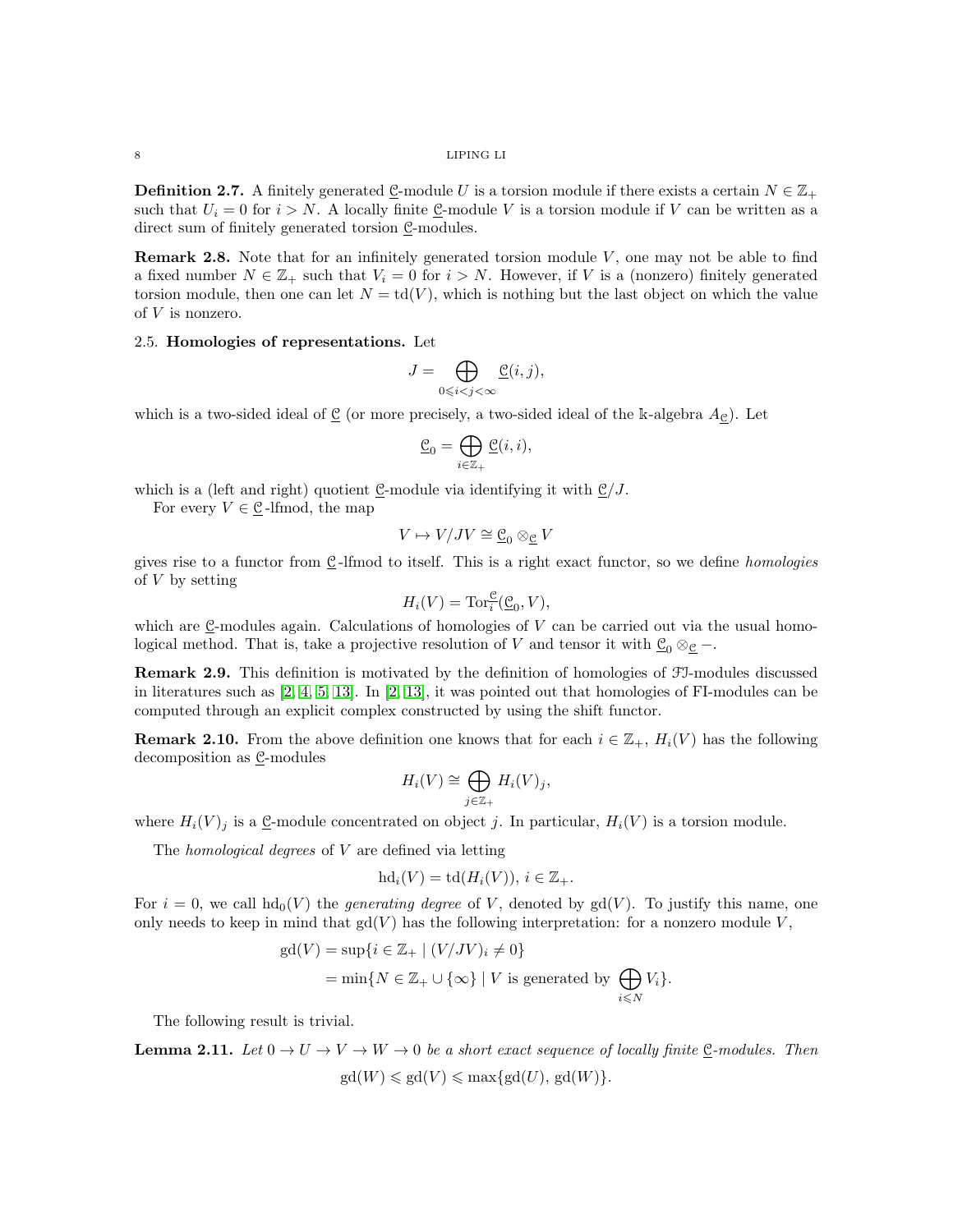#### 3. Super finitely presented property

<span id="page-8-0"></span>In this section we focus on categories equipped with self-embedding functors, and consider  $FP_{\infty}$ modules of these categories.

<span id="page-8-1"></span>3.1. Definitions. An endofunctor  $\iota : \underline{\mathcal{C}} \to \underline{\mathcal{C}}$  is called a self-embedding functor of degree 1 if  $\iota$  is faithful and one has  $\iota(s) = s + 1$  for  $s \in \mathbb{Z}_+$ . It induces a pull-back functor  $\iota^* : \underline{\mathfrak{C}}$ -Mod  $\rightarrow \underline{\mathfrak{C}}$ -Mod. Explicitly, if  $V : \underline{\mathcal{C}} \to \mathbb{k}$ -Mod is a representation of  $\underline{\mathcal{C}}$ , then one defines  $\iota^*(V) = V \circ \iota$ .

**Remark 3.1.** Clearly,  $\iota^*$  restricts to a functor  $\underline{\mathcal{C}}$ -lfmod  $\rightarrow \underline{\mathcal{C}}$ -lfmod. We denote this restricted functor  $\iota^*$  as well. However, it is not clear whether  $\iota^*$  preserves finitely generated  $\underline{\mathfrak{C}}$ -modules.

<span id="page-8-2"></span>**Definition 3.2.** Suppose that C has a self-embedding functor  $\iota$  of degree 1. The shift functor  $S_1$  of degree 1 is defined to be  $\iota^* \circ \tau_1$ , where  $\tau_1$  is the truncation functor of degree 1. For  $a \geq 1$ , one can define  $S_a = S_1 \circ S_{a-1}$  recursively and call it the *shift functor* of degree a.

**Remark 3.3.** When  $\underline{\mathcal{C}}$  is the k-linearization of  $\mathcal{F}J$ , one readily sees that shift functors defined in our sense are precisely shift functors  $S_a$  introduced in [\[4,](#page-20-2) [5\]](#page-20-3). Moreover, it is also clear that  $S_a = (i^*)^a \circ \tau_a$ , and all  $S_a$  are exact functors.

In the rest of this paper we suppose that  $C$  is equipped with a fixed self-embedding functor  $\iota$  of degree 1, and fix  $S_1$  to be the corresponding shift functor of degree 1. Moreover, we assume that  $S_1$ satisfies the following property:

**FGP:** For every  $s \in \mathbb{Z}_+$ ,  $S_1(\mathcal{C}1_s)$  is a finitely generated projective  $\mathcal{C}$ -module.

In other words,  $S_1$  preserves finitely generated projective  $\underline{\mathcal{C}}$ -modules.

3.2. Finitely generated property. As the starting point, we show that shift functors restrict to endofunctors in  $\underline{\mathcal{C}}$ -fgmod.

<span id="page-8-3"></span>**Lemma 3.4.** A locally finite  $C$ -module V is finitely generated if and only if so is  $S_aV$  for a certain  $a \in \mathbb{Z}_{+}$ .

*Proof.* The conclusion holds trivially for  $a = 0$ . We prove the conclusion for  $a = 1$ , since for an arbitrary  $a \geq 1$ , the conclusion follows from recursion.

If  $V$  is finitely generated, by definition, one can find a surjective C-module homomorphism

$$
P = \bigoplus_{i \in \mathbb{Z}_+} (\underline{\mathfrak{C}} 1_i)^{\oplus a_i} \to V
$$

such that  $\sum_{i\in\mathbb{Z}_+} a_i < \infty$ . Applying  $S_1$  to this surjection, one deduces a surjection  $S_1P \to S_1V$ . By the FGP condition,  $S_1P$  is a finitely generated  $\underline{\mathcal{C}}$ -module, so is its quotient  $S_1V$ .

Now suppose that  $S_1V$  is finitely generated. By Remark [2.4,](#page-6-0) we note that  $S_1V$  is generated in degrees  $\leq N$  for a certain  $N \in \mathbb{Z}_+$ . Therefore, for any  $s \geq i$ , it is always true that

$$
\sum_{i \leq N} \underline{\mathcal{C}}(i, s) \cdot (S_1 V)_i = (S_1 V)_s.
$$

But  $(S_1V)_i = V_{i+1}$ , and  $\iota$  identify  $\mathcal{Q}(i, s)$  with the subset  $\iota(\mathcal{Q}(i, s)) \subseteq \mathcal{Q}(i+1, s+1)$ , this means

$$
\sum_{i \leq N} \iota(\underline{\mathcal{C}}(i,s)) \cdot V_{i+1} = V_{s+1},
$$

and hence

$$
\sum_{i\leqslant N}\underline{\mathcal{C}}(i+1,s+1)\cdot V_{i+1}=V_{s+1}.
$$

That is, V is generated in degrees  $\leq N+1$ . Consequently, it is finitely generated.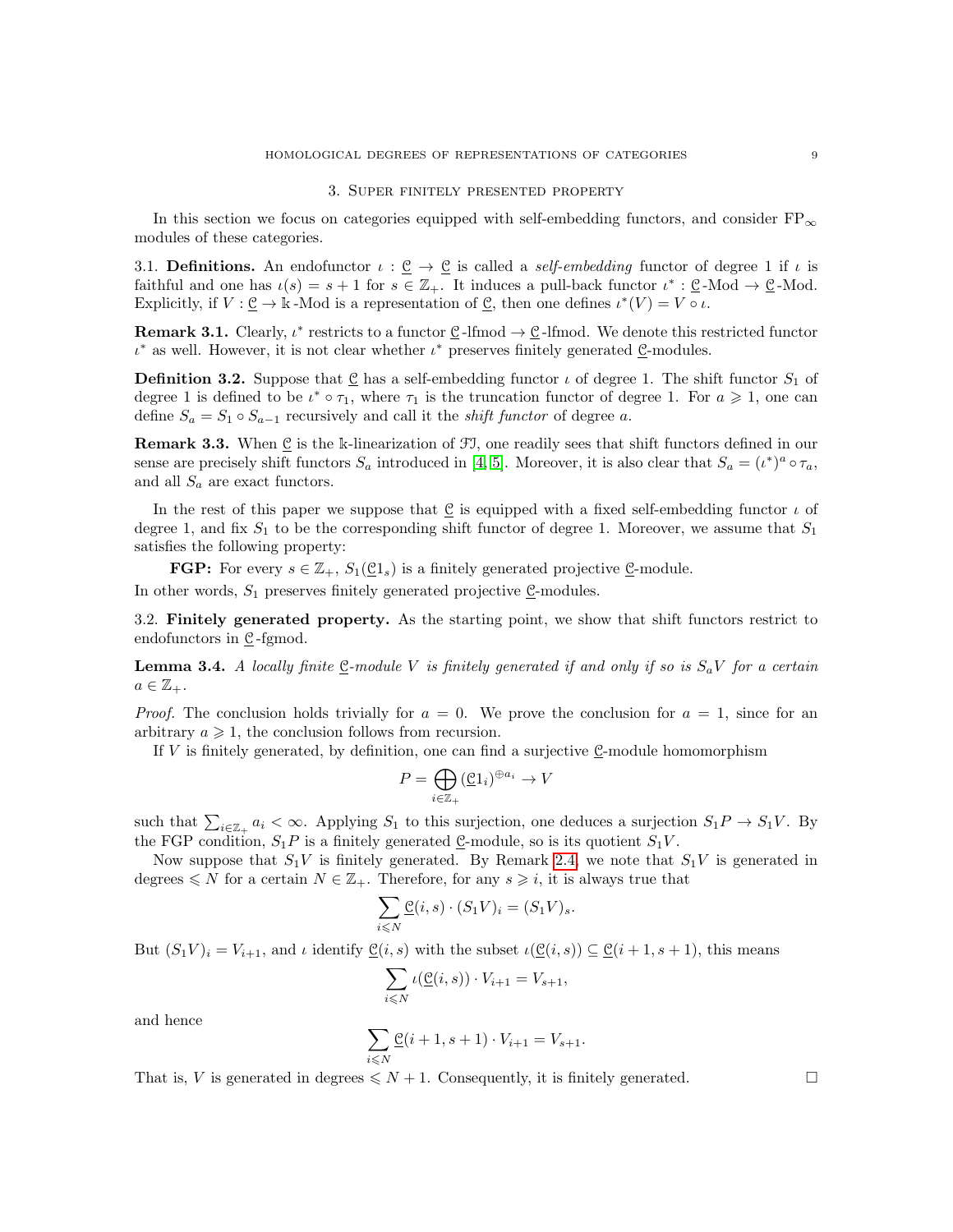**Remark 3.5.** From the proof one easily sees that if  $S_1V$  is finitely generated, then V must be finitely generated as well even if the FGP condition fails. This result actually comes from the existence of a self-embedding functor. Conversely, suppose that  $V$  is finitely generated. To show the finite generality of  $S_1V$ , one only needs to assume that every  $S_1(\mathcal{C}1_s)$  is finitely generated, and the projectivity of  $S_1(\underline{c}_1)$  is not required.

3.3. Super finitely presented property. In this subsection we consider super finitely presented modules.

**Definition 3.6.** A locally finite  $\underline{C}$ -module V is finitely presented if there is a projective presentation  $P^1 \to P^0 \to V \to 0$  such that both  $P^1$  and  $P^0$  are finitely generated. We say that V is super finitely presente (or FP<sub>∞</sub>) if there is a projective resolution  $P^{\bullet} \to V \to 0$  such that every  $P^i$  is finitely generated.

<span id="page-9-0"></span>**Remark 3.7.** In the language of homologies, V is finitely generated (resp., finitely presented;  $FP_{\infty}$ ) if and only if  $H_i(V)$  is finitely generated for  $i = 0$  (resp., for  $i \leq 1$ ; for  $i \in \mathbb{Z}_+$ ). Equivalently, V is finitely generated (resp., finitely presented;  $FP_{\infty}$ ) if and only if  $hd_i(V) < \infty$  for  $i = 0$  (resp, for  $i \leq 1$ ; for  $i \in \mathbb{Z}_+$ ).

Since C might not be locally Noetherian, finitely generated C-modules in general are not  $FP_{\infty}$ . However, we have the following result.

<span id="page-9-1"></span>**Proposition 3.8.** Let V be a locally finite C-module. Then V is finitely presented (resp.,  $\text{FP}_{\infty}$ ) if and only if so is  $S_aV$  for a certain  $a \in \mathbb{Z}_+$ .

*Proof.* Again, it is enough to show the conclusion for  $a = 1$ . We only consider FP<sub>∞</sub> modules since the same technique applies to finitely presented modules.

If V is  $\text{FP}_{\infty}$ , then one can find a projective resolution  $P^{\bullet} \to V \to 0$  such that every  $P^i$  is a finitely generated  $\underline{\mathcal{C}}$ -module. Since  $S_1$  is exact and  $\underline{\mathcal{C}}$  has the FGP property, one gets a projective resolution  $S_1P^{\bullet} \to S_1V \to 0$  such that every  $S_1P^i$  is still finitely generated. In other words,  $S_1V$  is  $FP_{\infty}$ .

Now suppose that  $S_1V$  is  $FP_\infty$ . In particular,  $S_1V$  is finitely generated, so is V by Lemma [3.4.](#page-8-3) Therefore, one gets a short exact sequence

$$
0 \to V^1 \to P^0 \to V \to 0
$$

where  $P^0$  is a finitely generated projective  $\underline{\mathcal{C}}$ -module. We claim that  $V^1$  is finitely generated as well. To see this, it is enough to prove the finitely generality of  $S_1V^1$ . We apply  $S_1$  to the exact sequence to get

$$
0 \to S_1V^1 \to S_1P^0 \to S_1V \to 0,
$$

which gives a long exact sequence

$$
\dots \to H_1(S_1V^1) \to H_1(S_1P^0) = 0 \to H_1(S_1V) \to
$$
  

$$
H_0(S_1V^1) \to H_0(S_1P^0) \to H_0(S_1V) \to 0.
$$

Since  $S_1V$  is  $FP_{\infty}$ , by Remark [3.7,](#page-9-0) both  $H_0(S_1V)$  and  $H_1(S_1V)$  are finitely generated torsion Cmodules. Clearly,  $H_0(S_1P^0)$  is a finitely generated torsion  $\underline{\mathcal{C}}$ -module as well. This forces  $H_0(S_1V^1)$ to be finitely generated, so is  $S_1V^1$ . Therefore, as claimed,  $V^1$  is finitely generated as well. Moreover, since

$$
H_i(S_1V^1) \cong H_{i+1}(S_1V)
$$

for  $i \geq 1$ ,  $S_1V^1$  is  $FP_{\infty}$ . Replacing V by  $V^1$  and using the same argument, one gets a short exact sequence

$$
0 \to V^2 \to P^1 \to V^1 \to 0
$$

such that every term is finitely generated. Recursively, we can construct a projective resolution  $P^{\bullet}$ for V such that every  $P^i$  is finitely generated. That is, V is  $\text{FP}_{\infty}$ .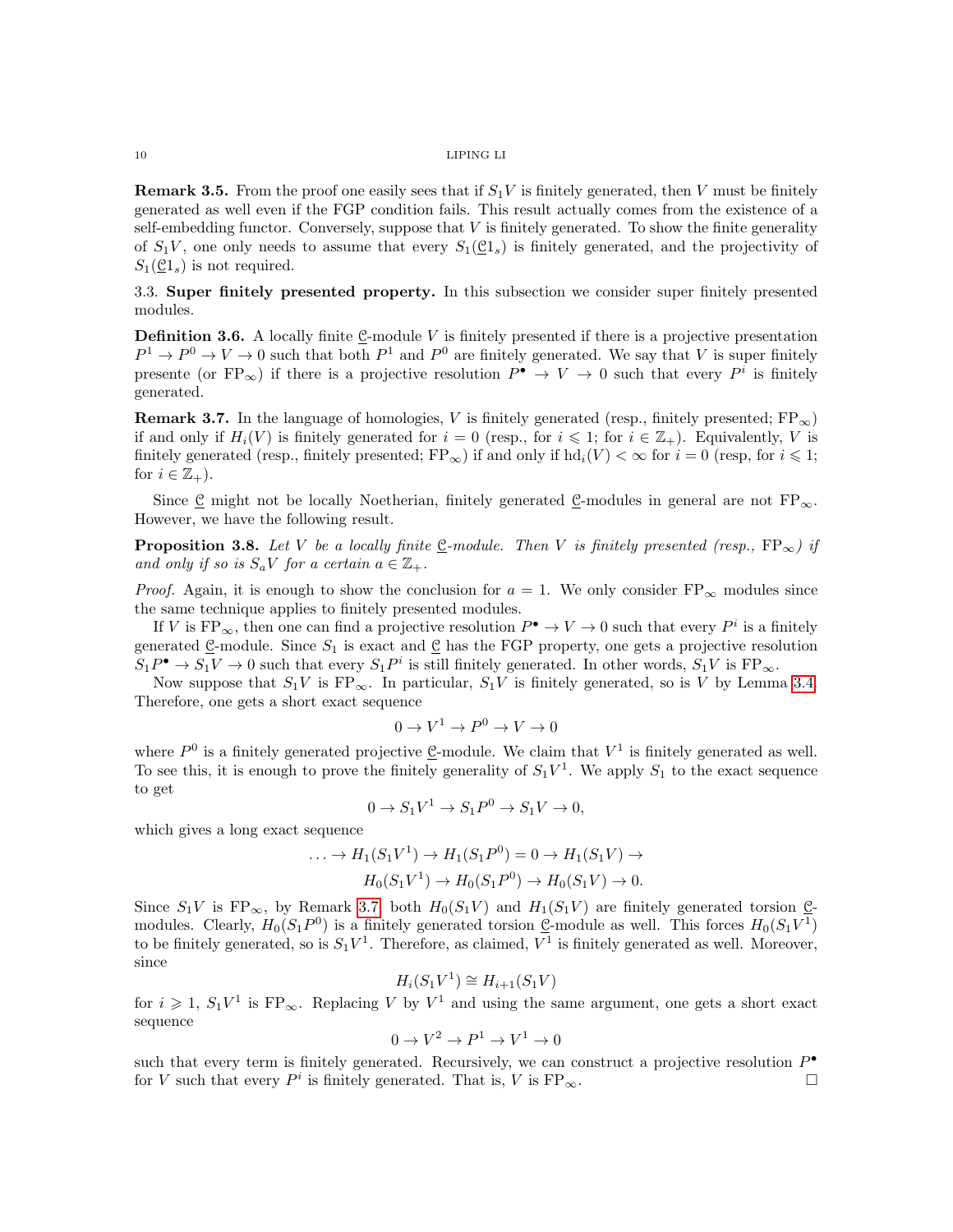It immediately implies:

<span id="page-10-1"></span>Corollary 3.9. Every finitely generated torsion  $C$ -module is  $FP_{\infty}$ .

*Proof.* Let V be a nonzero finitely generated torsion  $\underline{C}$ -module, and let  $a = \text{td}(V) + 1$  which is finite. Then one has  $S_a V = 0$ , clearly  $FP_\infty$ .

3.4. Category of FP<sub>∞</sub> modules. Now we consider the category of locally finite FP<sub>∞</sub> modules, and denote it by  $\underline{\mathcal{C}}$ -sfpmod. Note that  $\underline{\mathcal{C}}$ -sfpmod  $\underline{\mathcal{C}}$  -fgmod  $\underline{\mathcal{C}}$  -lfmod.

The following lemma is well known. For the convenience of the reader, we give a proof using homologies of modules.

**Lemma 3.10.** Let  $0 \to U \to V \to W \to 0$  be a short exact sequence of locally finite  $C$ -modules. If two of them are  $FP_{\infty}$ , so is the third one.

*Proof.* Applying  $\underline{\mathcal{C}}_0 \otimes_{\mathcal{C}} -$  to the short exact sequence one gets the following long exact sequence:

$$
\ldots \to H_2(W) \to H_1(U) \to H_1(V) \to H_1(W) \to H_0(U) \to H_0(V) \to H_0(W) \to 0.
$$

If two of them are  $FP_{\infty}$ , then the homologies of these two modules are only supported on finitely many objects in C. Therefore, homologies of the third one must be also supported on finitely many objects by the long exact sequence. In other words, every homological degree of this module is finite.  $\Box$ 

<span id="page-10-0"></span>**Definition 3.11.** Two locally finite C-modules U and V are almost isomorphic, denoted by  $U \sim V$ if there exists a certain  $N \in \mathbb{Z}_+$  such that  $\tau_N U \cong \tau_N V$  as C-modules. This is an equivalence relation.

Recall that  $C$ -sfpmod the category of  $FP_{\infty}$ , locally finite  $C$ -modules.

<span id="page-10-2"></span>Proposition 3.12. The following statements are equivalent:

- (1) The category C -sfpmod contains all finitely generated torsion modules.
- (2) The category C-sfpmod is closed under the equivalence relation  $\sim$ . That is, if U and V are locally finite  $C$ -modules such that  $U \sim V$ , then one is  $FP_{\infty}$  if and only if so is the other one.
- (3) A locally finite C-module V is  $FP_{\infty}$  if and only if so is a truncation  $\tau_iV$  for some  $i \in \mathbb{Z}_+$ .

*Proof.* (1)  $\Rightarrow$  (2): Suppose that U is FP<sub>∞</sub>. Since U ~ V, there is a certain N  $\in \mathbb{Z}_+$  such that  $\tau_N U \cong \tau_N V$ . Now consider the exact sequence

$$
0 \to \tau_N U \to U \to \overline{U} \to 0.
$$

Clearly,  $\overline{U}$  is a finitely generated torsion module, and hence is  $FP_{\infty}$  by the assumption. By the previous lemma,  $\tau_N U$  is  $\text{FP}_{\infty}$  as well.

Now in the exact sequence

$$
0 \to \tau_N V \to V \to \overline{V} \to 0
$$

 $\tau_N V \cong \tau_N U$ , and  $\overline{V}$  is a finitely generated torsion module. Since they both are FP<sub>∞</sub>, so is V again by the previous lemma.

 $(2) \Rightarrow (3)$ : Notes that  $V \sim \tau_i V$ .

 $(3) \Rightarrow (1)$ : If V is a finitely generated torsion module, then for a large enough i, one has  $\tau_iV = 0$ , which is clearly contained in C-sfpmod. Therefore, V is contained in C-sfpmod as well.  $\Box$ 

Remark 3.13. Actually, the previous proposition holds for an arbitrary locally finite k-linear category C even if it does not have a self-embedding functor.

Now we collect main results in this section in the following theorem.

**Theorem 3.14.** A locally finite  $\underline{C}$ -module is  $FP_{\infty}$  if and only if so is  $S_1V$ . In particular, the following equivalent conditions hold:

(1) The category C -sfpmod contains all finitely generated torsion modules.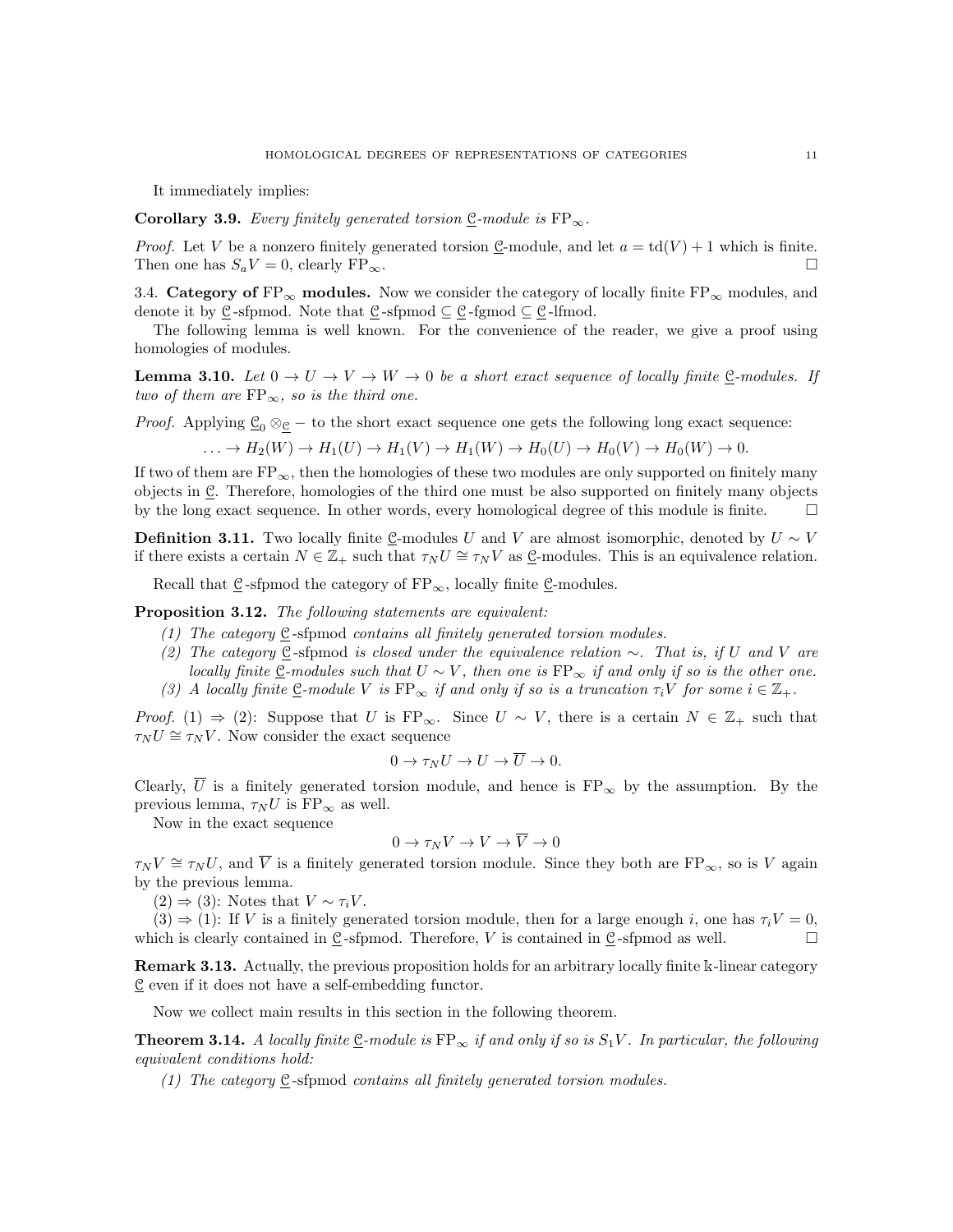- (2) The category  $C$ -sformod is closed under the equivalence relation  $\sim$ .
- (3) A locally finite  $\underline{C}$ -module V is  $FP_{\infty}$  if and only if so is a truncation  $\tau_iV$  for some  $i \in \mathbb{Z}_+$ .

<span id="page-11-0"></span>*Proof.* The conclusion follows from Proposition [3.8,](#page-9-1) Corollary [3.9,](#page-10-1) and Proposition [3.12.](#page-10-2)

#### 4. Upper bounds of homological degrees

As before, let  $\underline{C}$  be a locally finite k-linear category of type  $A_{\infty}$  equipped with a self-embedding functor  $\iota$  of degree 1. Let  $S_1$  be the shift functor induced by  $\iota$ . In the previous section we have shown that many interesting C-modules including finitely generated torsion modules are  $FP_{\infty}$  provided that  $S_1$  preserves finitely generated projective C-modules (the FGP condition). Therefore, we may try to compute their homological degrees. In general it is very difficult to get an explicit answer for this question. However, for many combinatorial categories appearing in representation stability theory, their self-embedding functors and the induced shift functors have extra interesting properties, allowing us to get upper bounds for homological degrees of finitely generated torsion modules.

4.1. Genetic functors. Genetic functors were firstly introduced and studied in [\[11\]](#page-20-6), where they were used to show the Koszulity of many categories in representation stability theory.

<span id="page-11-1"></span>**Definition 4.1.** A self-embedding functor  $\iota : \underline{\mathcal{C}} \to \underline{\mathcal{C}}$  of degree 1 is a genetic functor if the corresponding shift functor  $S_1$  satisfies the FGP condition, and moreover  $gd(S_1(\mathcal{C}1_s)) \leq s$  for  $s \in \mathbb{Z}_+$ .

Remark 4.2. The first example of categories equipped with genetic functors is the category FI observed by Church, Ellenberg, and Farb in [\[4\]](#page-20-2). They explicitly constructed the shift functor and proved that it has the property specified in the above definition, but did not mention that this shift functor is induced by a genetic functor.

From the definition, one immediately observes that  $S_1(\mathcal{C}1_s) = P_{s-1} \oplus P_s$ , where  $P_{s-1}$  and  $P_s$  are finitely generated projective C-modules generated in degree  $s - 1$  and degree s respectively; here for  $s = 0$  we let  $P_{-1} = 0$ .

4.2. A recursive technique. The importance of genetic functors and their induced shift functors, is that they give us a recursive way to compute homological degrees. Firstly we consider the zeroth homological degree, and strengthen the conclusion of Lemma [3.4](#page-8-3) as follows.

<span id="page-11-2"></span>**Lemma 4.3.** Let V be a finitely generated  $C$ -module. Then one has:

$$
\mathrm{gd}(S_1V) \leqslant \mathrm{gd}(V) \leqslant \mathrm{gd}(S_1V) + 1.
$$

Proof. The second inequality has already been established in the proof of Lemma [3.4.](#page-8-3) To show the first one, we notice that if V is generated in degrees  $\leq n$ , then there is a surjection  $P \to V$  such that P is a finitely generated projective  $\underline{\mathcal{C}}$ -module generated in degrees  $\leq n$ . Applying  $S_1$  we get a surjection  $S_1P \to S_1V$ . The property of genetic functors tells us that  $S_1P$  is still generated in degrees  $\leq n$ .  $\Box$ 

Another technical lemma is:

**Lemma 4.4.** Let  $0 \to W \to P \to V \to 0$  be a short exact sequence of locally finite C-modules. Suppose that P is projective and  $gd(P) = gd(V)$ . Then

$$
hd_1(V) \leqslant gd(W) \leqslant max\{gd(V), hd_1(V)\}.
$$

*Proof.* Applying  $\underline{\mathcal{C}}_0 \otimes_{\underline{\mathcal{C}}} -$  to the exact sequence one obtains

$$
0 \to H_1(V) \to H_0(W) \to H_0(P) \to H_0(V) \to 0.
$$

Now the conclusion follows from Lemma [2.6.](#page-6-1)

Now let us compare homological degrees of  $FP_{\infty}$  modules to those of shifted modules.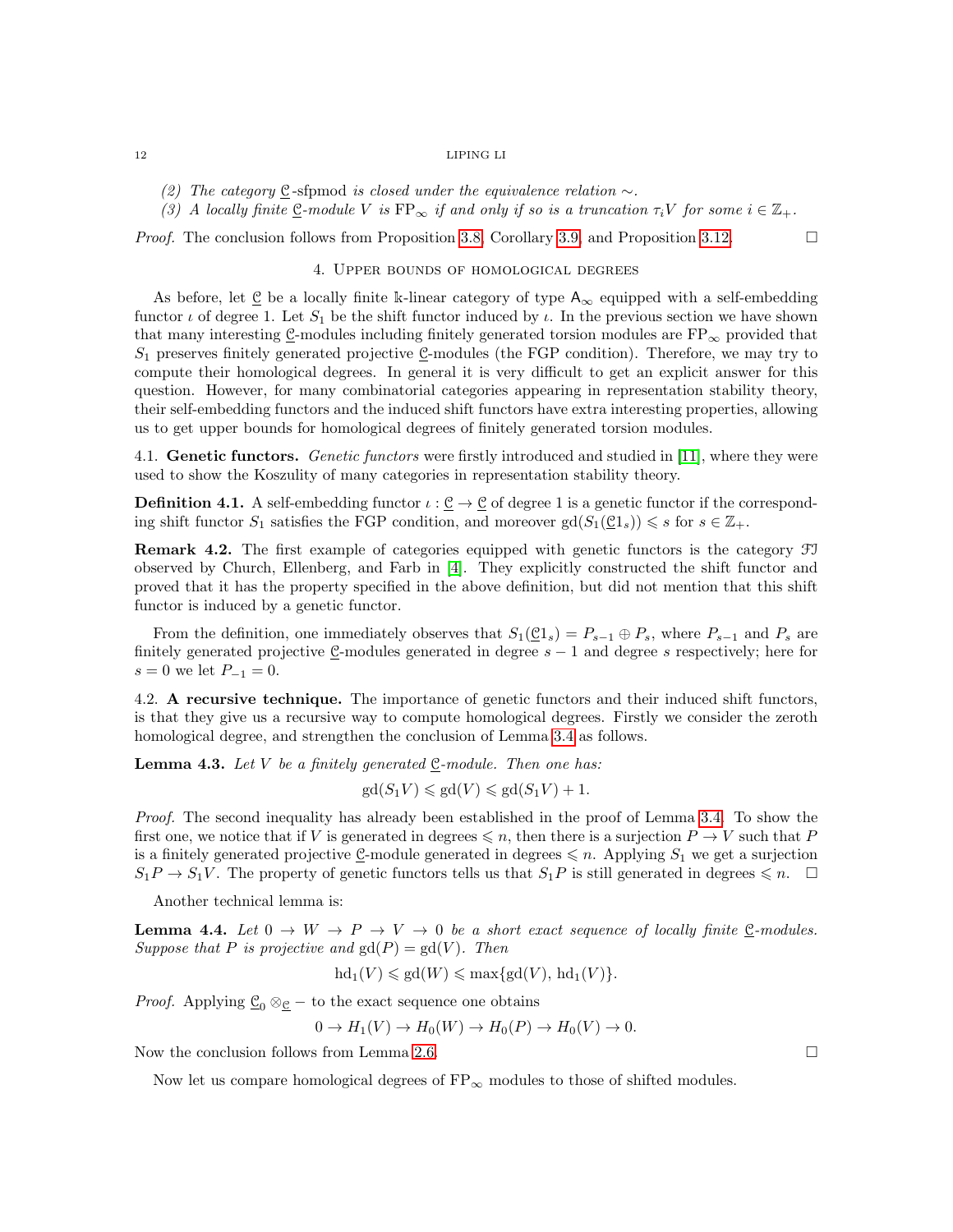<span id="page-12-0"></span>**Proposition 4.5.** Let V be a locally finite  $\underline{e}$ -module.

(1) If  $S_1V$  is finitely presented, then one has

$$
hd_1(V) \leq \max\{hd_0(V) + 1, hd_1(S_1V) + 1\}.
$$

(2) If  $S_1V$  is  $FP_{\infty}$ , then one has

$$
hd_s(V) \le max\{hd_0(V) + 1, ..., hd_{s-1}(V) + 1, hd_s(S_1V) + 1\}
$$

for  $s \geqslant 0$ .

Here we set  $hd_{-1}(V) = 0$ .

*Proof.* The conclusion holds trivially for  $V = 0$ , so we suppose that  $V \neq 0$ . Since  $S_1V$  is finitely presented, there is a short exact sequence

$$
0 \to V^1 \to P \to V \to 0
$$

where P is a finitely generated projective C-module. Clearly, one can assume that  $hd_0(P) = hd_0(V)$ . Applying  $S_1$  to it one has

$$
0 \to S_1 V^1 \to S_1 P \to S_1 V \to 0.
$$

Note that  $S_1P$  is still projective. Applying  $\underline{\mathcal{C}}_0 \otimes_{\underline{\mathcal{C}}} -$  to these two sequences we get

$$
0 \to H_1(V) \to H_0(V^1) \to H_0(P) \to H_0(V) \to 0
$$

and

$$
0 \to H_1(S_1V) \to H_0(S_1V^1) \to H_0(S_1P) \to H_0(S_1V) \to 0.
$$

Therefore

$$
hd_1(V) = td(H_1(V)) \le td(H_0(V^1))
$$
 by Lemma 2.6  
\n
$$
= gd(V^1) \le gd(S_1V^1) + 1
$$
 by Lemma 4.3  
\n
$$
= td(H_0(S_1V^1)) + 1
$$
  
\n
$$
\le max\{td(H_1(S_1V)) + 1, td(H_0(S_1P)) + 1\}
$$
 by Lemma 2.6  
\n
$$
= max\{hd_1(S_1V) + 1, gd(S_1P) + 1\}
$$
 by Lemma 4.3  
\n
$$
= max\{hd_1(S_1V) + 1, bd_0(V) + 1\},
$$
 by Lemma 4.3

as claimed by Statement (1).

One can use recursion to prove the second statement. Replacing V by  $V^1$  (which is also super finitely presented) and using the same argument, one deduces that

 $hd_1(V^1) \leqslant max\{hd_0(V^1) + 1, hd_1(S_1V^1) + 1\}.$ 

Note that  $\text{hd}_{1}(S_{1}V^{1}) = \text{hd}_{2}(S_{1}V)$ , and by the previous lemma,

$$
hd_0(V^1) + 1 \leqslant max\{hd_0(V) + 1, hd_1(V) + 1\}.
$$

Putting these two inequalities together, one deduces that

$$
hd_2(V) = hd_1(V^1) \leqslant max\{hd_0(V) + 1, hd_1(V) + 1, hd_2(S_1V) + 1\}.
$$

The conclusion follows from recursion.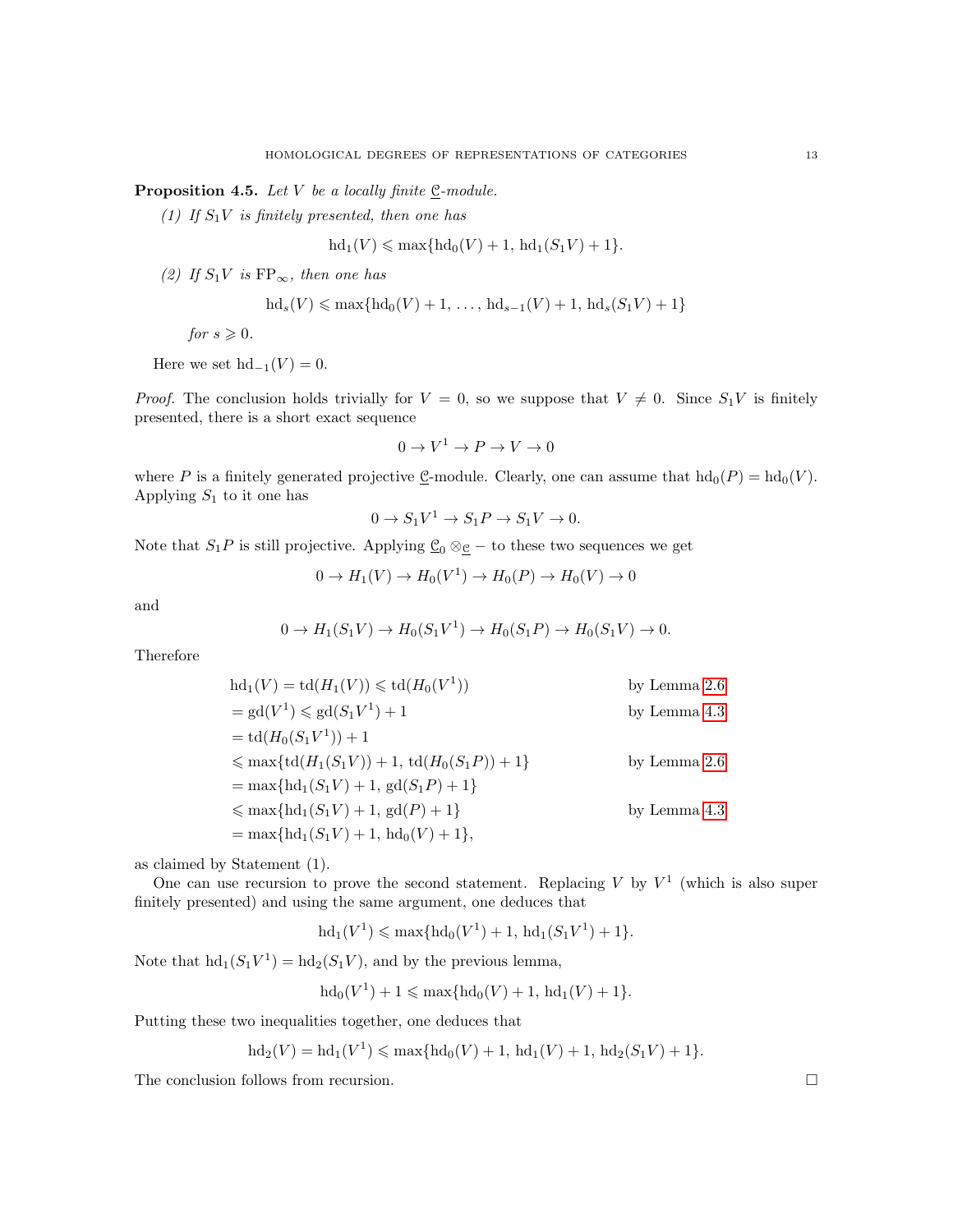4.3. Castelnuovo-Mumford regularity under shift functors. It is often the case that we need to apply  $S_1$  several times to a given  $\underline{\mathcal{C}}$ -module. The following proposition, deduced by extensively using Proposition [3.8,](#page-9-1) plays a key role for estimating upper bounds for homological degrees of many interesting modules including torsion modules.

**Proposition 4.6.** Let V be a FP<sub>∞</sub>  $\underline{C}$ -module. Suppose that there exists a certain  $a \in \mathbb{Z}_+$  such that

(4.1) 
$$
\mathrm{hd}_s(S_a V) \leqslant \mathrm{hd}_0(S_a V) + s.
$$

for  $s \geqslant 0$ . Then for  $s \geqslant 0$  one also has

<span id="page-13-0"></span>
$$
hd_s(V) \leqslant hd_0(V) + s + a.
$$

*Proof.* We use induction on s. The conclusion for  $s = 0$  holds trivially. Now suppose that the conclusion is true for all s which is at most  $n \in \mathbb{Z}_+$ , and let us consider  $s = n + 1$ . One has

$$
hd_{n+1}(V) \leqslant max\{hd_0(V) + 1, \ldots, hd_n(V) + 1, hd_{n+1}(S_1V) + 1\}
$$

by Proposition [4.5.](#page-12-0) By the induction hypothesis, for  $0 \leq i \leq n$ , one has

$$
hd_i(V) + 1 \leqslant hd_0(V) + a + i + 1 \leqslant hd_0(V) + a + n + 1 = hd_0(V) + a + s.
$$

Therefore, it suffices to show that

(4.2) 
$$
\mathrm{hd}_{n+1}(S_1V)\leqslant \mathrm{hd}_0(V)+a+n.
$$

If  $a = 1$ , letting  $s = n + 1$  in the given inequality [\(4.1\)](#page-13-0) one has

<span id="page-13-1"></span>
$$
hd_{n+1}(S_1V) \leqslant hd_0(S_1V) + n + 1 \leqslant hd_0(V) + n + 1
$$

by Lemma [4.3,](#page-11-2) which is exactly what we want. Otherwise, note that  $S_1V$  also satisfies the inequality [\(4.1\)](#page-13-0) (replacing a by  $a-1$  and V by  $S_1V$ ). Applying (2) of Proposition [4.5](#page-12-0) to  $S_1V$  rather than V one has:

$$
hd_{n+1}(S_1V) \leqslant max\{hd_0(S_1V) + 1, \ldots, hd_n(S_1V) + 1, hd_{n+1}(S_2V) + 1\}
$$

by Proposition [4.5.](#page-12-0) By the induction hypothesis on  $S_1V$ , for  $0 \le i \le n$ , one has

$$
hd_i(S_1V) + 1 \leqslant hd_0(S_1V) + (a-1) + i + 1 = hd_0(S_1V) + a + i \leqslant hd_0(V) + a + n.
$$

Therefore, to prove inequality [\(4.2\)](#page-13-1), it suffices to show that

(4.3) 
$$
\mathrm{hd}_{n+1}(S_2 V) \leq \mathrm{hd}_0(V) + a + n - 1.
$$

One can repeat the above argument recursively, and finally it suffices to verify

$$
hd_{n+1}(S_a V) \leqslant hd_0(V) + n + 1.
$$

But this is implies by inequality [\(4.1\)](#page-13-0) since one always has  $hd_0(S_aV) \leq dd_0(V)$ .

We have proved the wanted inequality for  $s = n + 1$  recursively. The conclusion then follows from induction.  $\Box$ 

**Remark 4.7.** The above proposition tells us that if there exists a certain  $a \in \mathbb{Z}_+$  such that  $S_a V$  has Castelnuovo-Mumford regularity bounded by  $hd_0(S_aV)$ , then V has Castelnuovo-Mumford regularity bounded by  $hd_0(V) + a$ . In a forthcoming paper we will show that inequality [\(4.1\)](#page-13-0) is satisfied for every finitely generated FI-module.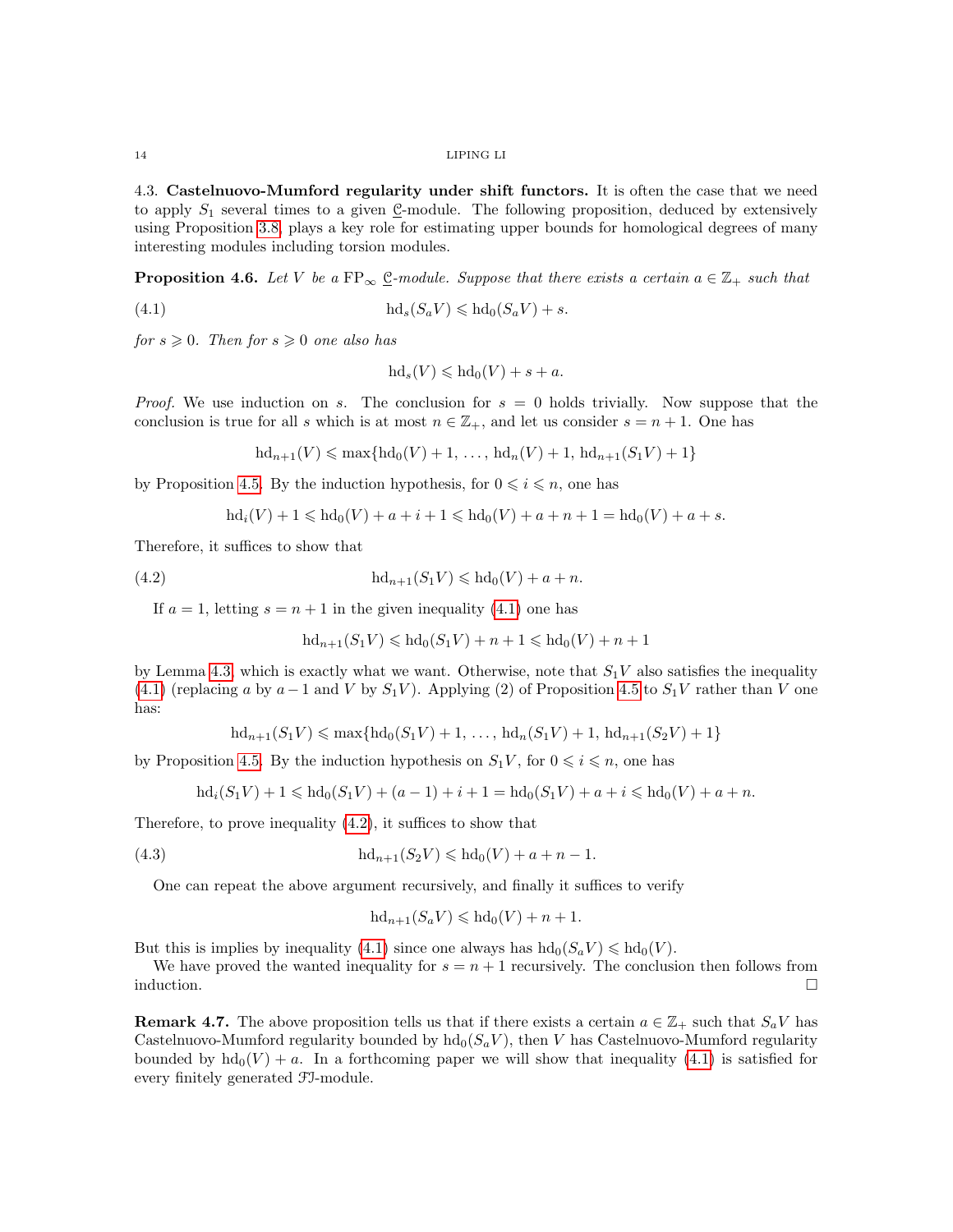4.4. Homological degrees of torsion modules. Now we consider homological degrees of torsion modules.

<span id="page-14-1"></span>**Theorem 4.8.** If V is a finitely generated torsion C-module, then for  $s \in \mathbb{Z}_+$ , one has

$$
\mathrm{hd}_s(V) \leqslant \mathrm{td}(V) + s.
$$

*Proof.* The conclusion trivially holds for  $s = 0$  since we always have  $hd_0(V) \leq d(V)$  for torsion modules. So we let  $s \geq 1$ . We use induction on  $td(V)$ . Firstly, let us consider  $td(V) = 0$ . Then  $S_1V = 0$ , and hence  $\text{hd}_s(S_1V) = -\infty$  for all  $s \in \mathbb{Z}_+$ . By Proposition [4.5,](#page-12-0) one has

 $hd_s(V) \leq \max\{hd_0(V) + 1, \ldots, hd_{s-1}(V) + 1, hd_s(S_1V) + 1\} = \max\{hd_0(V) + 1, \ldots, hd_{s-1}(V) + 1\}.$ Using this recursive formula, one easily sees that

$$
\mathrm{hd}_s(V) \leqslant s = s + \mathrm{td}(V)
$$

for  $s \in \mathbb{Z}_+$ .

Now suppose that the conclusion holds for all torsion modules with torsion degrees at most  $n$ , and let V be a torsion module such that  $td(V) = n+1$ . Clearly,  $td(S_1V) = n$ . Therefore, by the induction hypothesis,

$$
hd_s(S_1V) \leqslant s + td(S_1V) = s + n
$$

for  $s \in \mathbb{Z}_+$ . Consequently, Proposition [4.5](#page-12-0) tells us that

$$
hd_s(V) \leqslant max\{hd_0(V) + 1, \ldots, hd_{s-1}(V) + 1, s + n + 1\}.
$$

Recursively, we verify

$$
hd_1(V) \le \max\{hd_0(V) + 1, 1 + n + 1\} = n + 2;
$$
  

$$
hd_2(V) \le \max\{hd_0(V) + 1, bd_1(V) + 1, 2 + n + 1\} = n + 3
$$

and so on. That is, for  $s \geq 0$ ,

$$
hd_s(V) \leqslant s + n + 1 = s + td(V)
$$

as claimed. The conclusion follows from induction.  $\Box$ 

Remark 4.9. These upper bounds for homological degrees of finitely generated torsion modules are not optimal; See a detailed discussion in Example [5.20.](#page-20-12)

The above theorem applies to many other  $FP_{\infty}$  modules such as truncations of projective modules.

**Corollary 4.10.** Let P be a finitely generated projective C-module and n be a nonnegative integer. Then

$$
hd_s(\tau_n P) \leqslant n + s.
$$

for  $s \geqslant 1$ .

Proof. Consider the short exact sequence

$$
0 \to \tau_n P \to P \to \overline{P} \to 0,
$$

where  $\overline{P}$  is a finitely generated torsion module with  $\text{td}(\overline{P}) < n$ . Therefore,

$$
\mathrm{hd}_s(\tau_n P) = \mathrm{hd}_{s+1}(\overline{P}) \leqslant \mathrm{td}(\overline{P}) + s + 1 < n + s + 1
$$

<span id="page-14-0"></span>as claimed.  $\Box$ 

#### 5. Applications in representation stability theory

In this section we apply general results obtained in previous sections to combinatorial categories appearing in representation stability theory.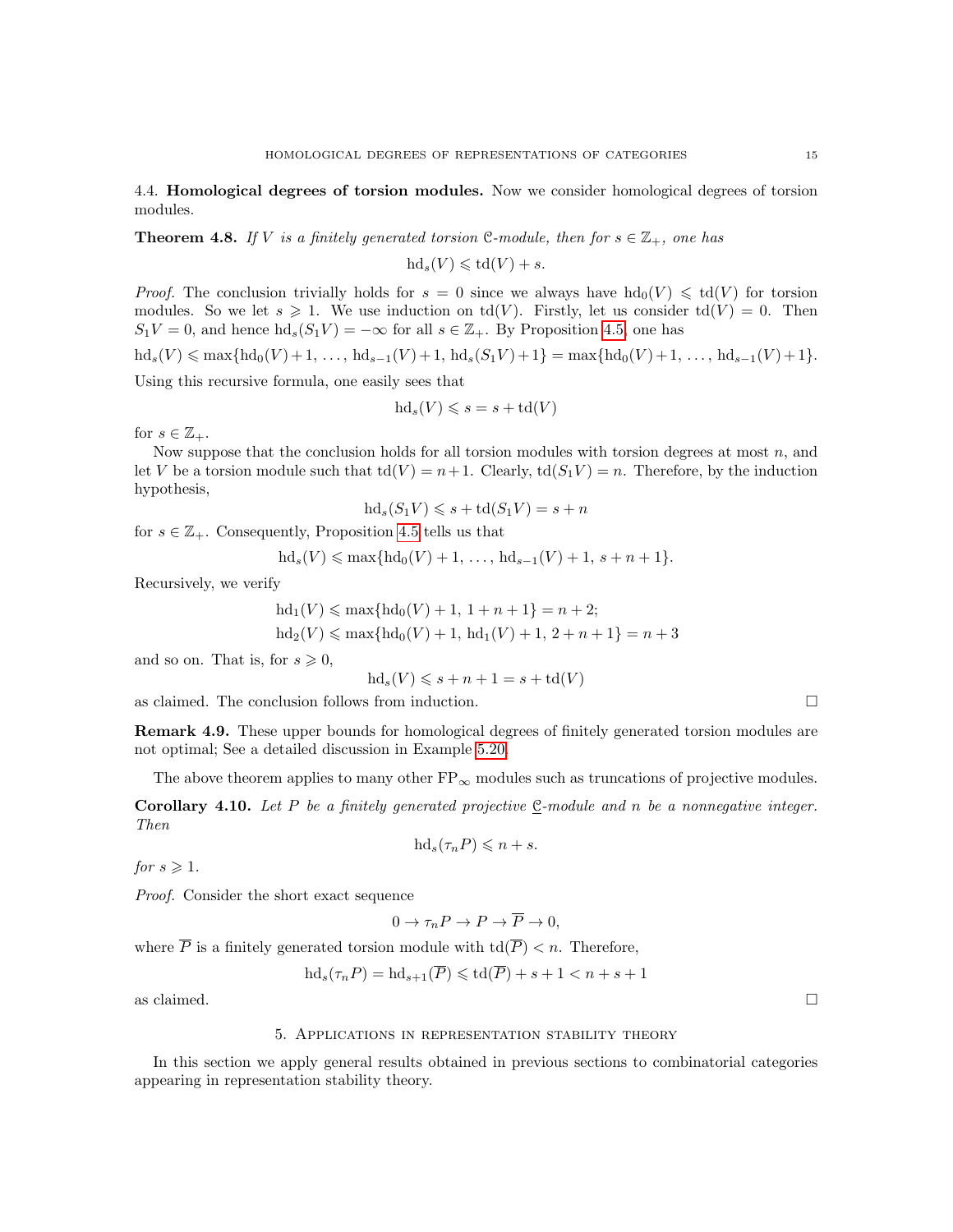5.1. Categories with genetic functors. In [\[11\]](#page-20-6) Gan and the author showed that the k-linearizations of the following combinatorial categories all have genetic functors:

(5.1)  $\mathfrak{Fl}_G, \mathfrak{OI}_G, \mathfrak{VI}, \mathfrak{Fl}_d, \mathfrak{OI}_d, \mathfrak{FS}_G^{\mathrm{op}}, \mathfrak{OS}_G^{\mathrm{op}}.$ 

Therefore, applying Theorem [4.8,](#page-14-1) one immediately gets

<span id="page-15-1"></span>**Corollary 5.1.** Let  $\underline{\mathcal{C}}$  be the k-linearization of one of the above combinatorial categories, and let V be a finitely generated torsion  $C$ -module. Then

<span id="page-15-0"></span>
$$
hd_s(V) \leqslant td(V) + s
$$

for  $s \in \mathbb{Z}_+$ .

Remark 5.2. These categories have been shown to be locally Noetherian; see [\[26\]](#page-21-3). Therefore, every finitely generated representation is  $FP_{\infty}$ . However, except for the category  $\mathcal{F}I$  (see [\[2,](#page-20-0) Theorem A]), no explicit upper bounds for homological degrees of finitely generated representations was described before, even for finitely generated torsion modules.

5.2. Koszul modules. In the rest of this paper we let k be a field of characteristic 0. For this subsection let C be the k-linearization of one of the categories in the List [\(5.1\)](#page-15-0). The following result was established in [\[11,](#page-20-6) Proposition 2.10].

**Proposition 5.3.** For every  $V \in \mathcal{C}$ -fgmod, projective cover of V exists and is unique up to isomorphism.

The projective cover  $P_V$  of V has the following explicit description:

$$
P_V = \underline{\mathcal{C}} \otimes_{\underline{\mathcal{C}}_0} H_0(V),
$$

where we regard  $\underline{\mathcal{C}}_0$  as a subcategory of  $\underline{\mathcal{C}}$ . Since  $H_0(V) \cong V/JV$  is finitely generated, and each  $\underline{\mathcal{C}}(i, i)$ is a finite dimensional semisimple algebra for  $i \in \mathbb{Z}_+$ , the reader easily sees that  $P_V$  is indeed a finitely generated projective  $\mathcal{C}$ -module. Moreover, one has  $H_0(P) \cong H_0(V)$ .

Since projective cover of  $V$  exists and is unique up to isomorphism, syzygies are well defined. Explicitly, given a finitely generated  $C$ -module  $V$ , there exists a surjection

$$
\underline{\mathcal{C}} \otimes_{\underline{\mathcal{C}}_0} H_0(V) \to V.
$$

The first syzygy  $\Omega V$  is defined to be the kernel of this map, which is unique up to isomorphism. Recursively, one can define  $\Omega^i V$ , the *i*-th syzygy of V for  $i \in \mathbb{Z}_+$ .

For  $V \in \mathcal{C}$ -fgmod, its support, denoted by supp $(V)$ , is set to be

$$
\{i\in\mathbb{Z}_+ \mid V_i\neq 0\}.
$$

Its *initial degree*, denoted by  $\text{ini}(V)$ , is the minimal object in supp(V). If  $V = 0$ , we let  $\text{ini}(V) = -\infty$ .

<span id="page-15-2"></span>**Lemma 5.4.** Let V be a finitely generated C-module. One has  $H_1(V) \cong H_0(\Omega V)$ . In particular,  $hd_1(V) = gd(\Omega V)$ , and hence  $ini(\Omega V) > ini(V)$  if  $\Omega V \neq 0$ .

*Proof.* Let  $P$  be a projective cover of  $V$ . From the short exact sequence

$$
0 \to \Omega V \to P \to V \to 0
$$

one gets

$$
0 \to H_1(V) \to H_0(\Omega V) \to H_0(P) \to H_0(V) \to 0.
$$

However, since P is a projective cover of V,  $H_0(P) \cong H_0(V)$ . Consequently,  $H_1(V) \cong H_0(\Omega V)$  as claimed. It immediately follows that  $hd_1(V) = gd(\Omega V)$ . Moreover, since the values of P and V on the object ini(V) must be isomorphic, this forces the value of  $\Omega V$  on  $\text{ini}(V)$  to be 0, so  $\text{ini}(\Omega V) > \text{ini}(V)$ when  $\Omega V \neq 0$ .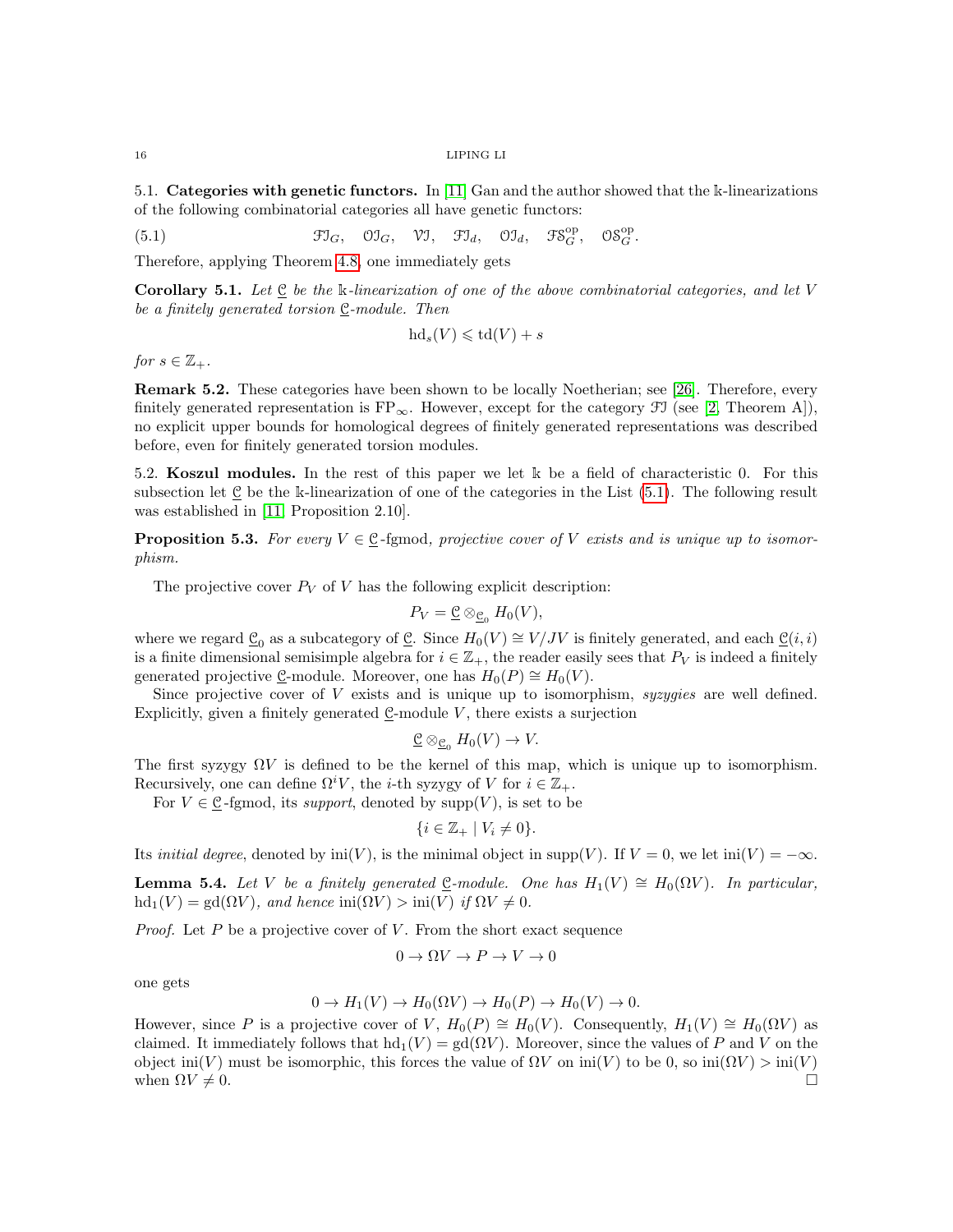In [\[11\]](#page-20-6) we proved that  $C$  is a Koszul category. That is,  $C(i, i)$  has a linear projective resolution for every  $i \in \mathbb{Z}_+$ . We give an equivalent definition here; see [\[11,](#page-20-6) Lemma 4.2]. For a general introduction of Koszul theory (including several generalized versions), one may refer to [\[1,](#page-20-18) [14,](#page-20-19) [19\]](#page-21-8).

**Definition 5.5.** A finitely generated C-module generated in degree d is said to be Koszul if for  $s \ge 0$ , one has supp $(H_s(V)) \subseteq \{s + d\}$ . In other words,  $\Omega^s V$  is either 0 or is generated in degree  $s + d$ .

Using this equivalent definition, Corollary [5.1](#page-15-1) actually gives another proof for the Koszulity of C.

**Corollary 5.6.** [\[11,](#page-20-6) Theorem 4.15] The category  $\underline{e}$  is a Koszul category.

*Proof.* For an arbitrary  $i \in \mathbb{Z}_+$ , let  $V = \mathcal{Q}(i, i)$ , regarded as a C-module concentrated on object i. By Theorem [4.8,](#page-14-1) one has  $\mathrm{hd}_s(V) \leq i + s$  for  $s \in \mathbb{Z}_+$ . Therefore,

 $\text{supp}(H_*(V)) \subset \{i, i+1, \ldots, i+s\}.$ 

On the other hand, by Lemma [5.4,](#page-15-2) if  $H_s(V) \neq 0$ , then

$$
H_s(V) = H_{s-1}(\Omega V) = \ldots = H_0(\Omega^s V)
$$

and

$$
\operatorname{ini}(\Omega^s V) > \operatorname{ini}(\Omega^{s-1} V) > \ldots > \operatorname{ini}(\Omega(V)) > \operatorname{ini}(V).
$$

This forces

 $\text{ini}(H_s(V)) = \text{ini}(H_0(\Omega^s(V))) = \text{ini}(\Omega^s V) \geqslant \text{ini}(V) + s = i + s.$ 

Consequently,  $\text{supp}(H_s(V) = \{i + s\}$ . By the above definition,  $V = \mathcal{C}(i, i)$  is a Koszul module. Since i is arbitrary,  $\mathcal C$  is a Koszul category.

The following proposition tells us that functors  $\tau_n$  preserve Koszul modules for  $n \in \mathbb{Z}_+$ .

<span id="page-16-0"></span>**Proposition 5.7.** Let V be a finitely generated  $\underline{C}$ -module. Then:

(1) If V is generated in degree d with  $d \geq 1$  and  $S_1V$  is Koszul, then V is Koszul as well.

(2) If V is Koszul, so is  $\tau_n V$  for every  $n \in \mathbb{Z}_+$ .

Proof. The first part is precisely [\[11,](#page-20-6) Proposition 4.13], although a different notation is used there.

Now we prove (2). Let V be a nonzero Koszul module generated in degree d for a certain  $d \in \mathbb{Z}_+$ . For  $n < d$ , the conclusion holds trivially since  $\tau_n V \cong V$ . So we assume  $n \geq d$  and carry out induction on the difference  $n - d$ . The conclusion holds for  $n - d = 0$ . Suppose that it is true for  $n - d = r$ , and let us consider  $n - d = r + 1$ .

Applying  $\underline{\mathcal{C}}_0 \otimes_{\mathcal{C}} -$  to the exact sequence

$$
0 \to \tau_n V \to \tau_{n-1} V \to V_{n-1} \to 0
$$

of C-modules one gets

$$
\ldots \to H_{s+1}(V_{n-1}) \to H_s(\tau_n V) \to H_s(\tau_{n-1} V) \to H_s(V_{n-1}) \to \ldots
$$

Since  $\underline{\mathcal{C}}$  is a Koszul category,  $V_n$  is a Koszul module. By induction,  $\tau_{n-1}V$  is also a Koszul module. Therefore,

$$
supp(H_{s+1}(V_{n-1})) \subseteq \{n-1+s+1\} = \{n+s\}
$$

and

$$
\mathrm{supp}(H_s(\tau_{n-1}V)) \subseteq \{n-1+s\}.
$$

Therefore,

$$
supp(H_s(\tau_n V)) \subseteq \{n-1+s, n+s\}.
$$

However, by Lemma [5.4,](#page-15-2) if  $\Omega^s(\tau_n V) \neq 0$ , one has

 $\text{ini}(\Omega^s(\tau_n V)) > \text{ini}(\Omega^{s-1}(\tau_n V)) > \ldots > \text{ini}(\tau_n V) = n,$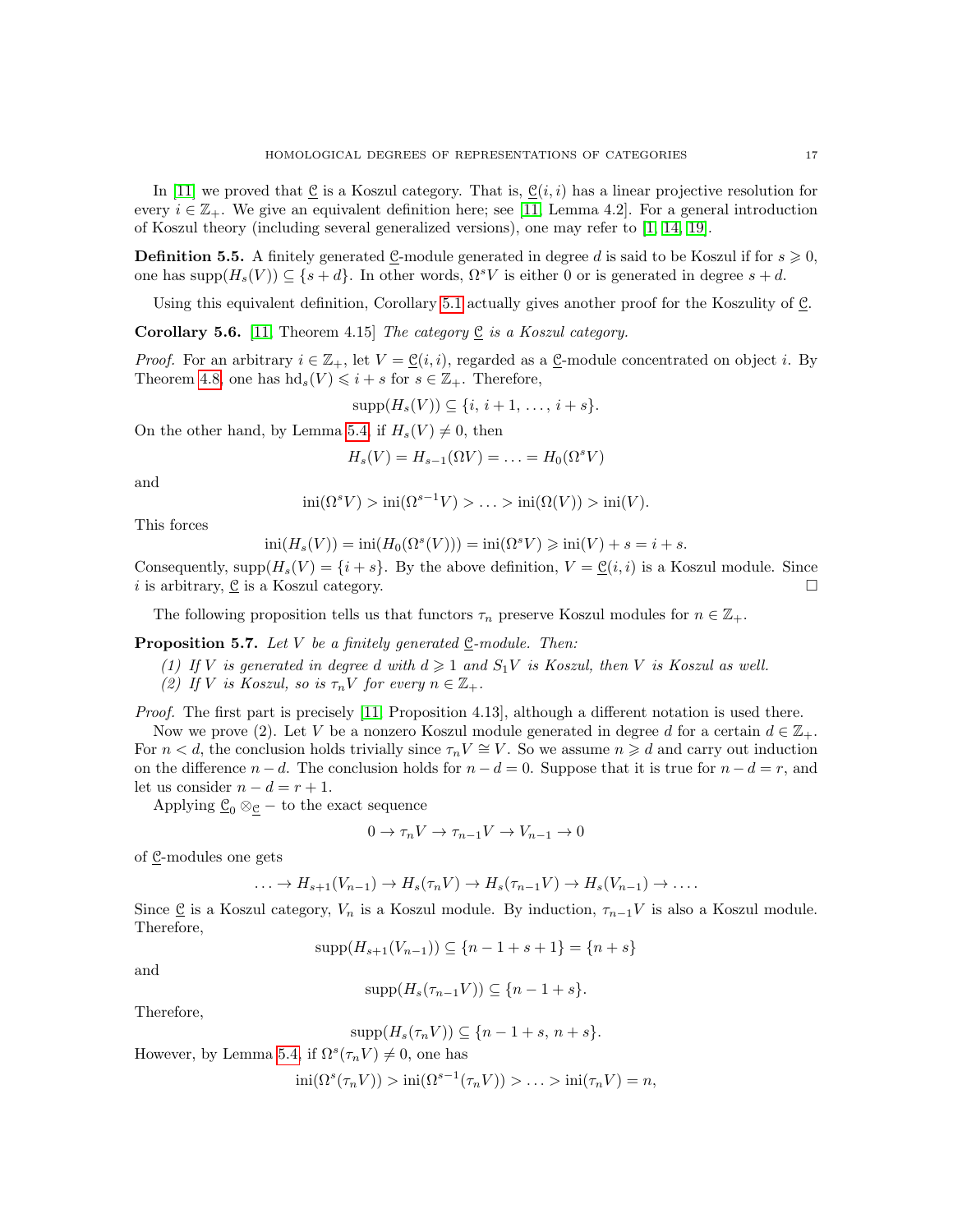so  $\text{ini}(\Omega^s(\tau_n V)) \geqslant n + s$ . However, since

$$
H_s(\tau_n V) \cong \underline{\mathcal{C}}_0 \otimes_{\underline{\mathcal{C}}} \Omega^s(\tau_n V),
$$

one also has  $\text{ini}(H_s(\tau_n V)) \geq s+n$  if  $\Omega^s V(\tau_n V)$  is nonzero. Thus  $\text{supp}(H_s(\tau_n V)) = \{n+s\}$  for  $s \in \mathbb{Z}_+$ , and hence  $\tau_n V$  is Koszul as well. The conclusion then follows from induction.

**Remark 5.8.** In the first statement of this proposition we require  $d \geq 1$  to avoid the following case. Let  $P = \mathcal{C}(0, -)$  and  $V = P/J^2P$ . Then  $S_1V$  is a Koszul module, but V is not Koszul.

Remark 5.9. The reader can see that proofs in this subsection do not rely on any specific property of these combinatorial categories in List [\(5.1\)](#page-15-0). Therefore, all results described in this subsection hold for general k-linear, locally finite categories of type  $A_{\infty}$ , provided that they are equipped with genetic functors, and the endomorphism algebra of each object is a finite dimensional semisimple algebra.

5.3. **Homological degrees of**  $\mathcal{F}$ **-modules.** In the rest of this paper let k be a field of characteristic 0, and fix C to be the k-linearization of FI. We list some results which will be used later.

**Theorem 5.10.** Let  $\underline{e}$  be the k-linearization of FI. Then:

- (1) The category  $C$ -fgmod is abelian.
- (2) Every finitely generated projective C-module is also injective. Moreover, a finitely generated injective  $C$ -module is a direct sum of a finitely generated projective module and a finite dimensional injective module.
- (3) Every finitely generated  $\underline{C}$ -module V has a finite injective resolution. In particular, for a sufficiently large a,  $S_a V$  is a finitely generated projective module.

Remark 5.11. Statement (1) of the theorem was firstly proved by Church, Ellenberg, and Farb in [\[4\]](#page-20-2) over fields with characteristic 0. In [\[5\]](#page-20-3) they and Nagpal showed the same conclusion for arbitrary commutative Noetherian rings by using the shift functor. The result was generalized to many combinatorial categories by Gan and the author in [\[10\]](#page-20-7), and by Sam and Snowden in [\[26\]](#page-21-3).

Statement (2) and the first half of Statement (3) were proved by Sam and Snowden in [\[25\]](#page-21-2) in the language of twisted commutative algebras. Using the coinduction functor related to  $S_1$ , Gan and the author gave in [\[12\]](#page-20-8) a proof of Statements (2) and (3) for  $\mathfrak{I}_G$ . In [12] we also observed that (3) implies the representation stability of  $\mathfrak{Fl}_G$ -modules.

Remark 5.12. In [\[12\]](#page-20-8) Gan and the author proved that when k is a field of characteristic 0, every finitely generated projective representation of VI is injective as well. However, we do not know whether the second half of Statement (2) and Statement (3) hold for VI.

<span id="page-17-0"></span>**Lemma 5.13.** Let V be a nonzero finitely generated  $\mathfrak{F}$ -module. Then  $td(V) < \infty$ . Moreover, if V has no projective summands, then

$$
\gcd(V) < \mathrm{hd}_1(V).
$$

*Proof.* Since  $\mathcal{F}$  is locally Noetherian over a field of characteristic 0, V is a Noetherian module. This implies the first statement; see [\[4,](#page-20-2) Definition 3.3.2, I. Injectivity] or [\[10,](#page-20-7) Proposition 5.1].

Since projective cover of  $V$  exists, one may consider the exact sequence

$$
0 \to \Omega V \to P \to V \to 0.
$$

Note that  $hd_1(V) = gd(\Omega V)$ . Also note that  $gd(V) = gd(P)$ .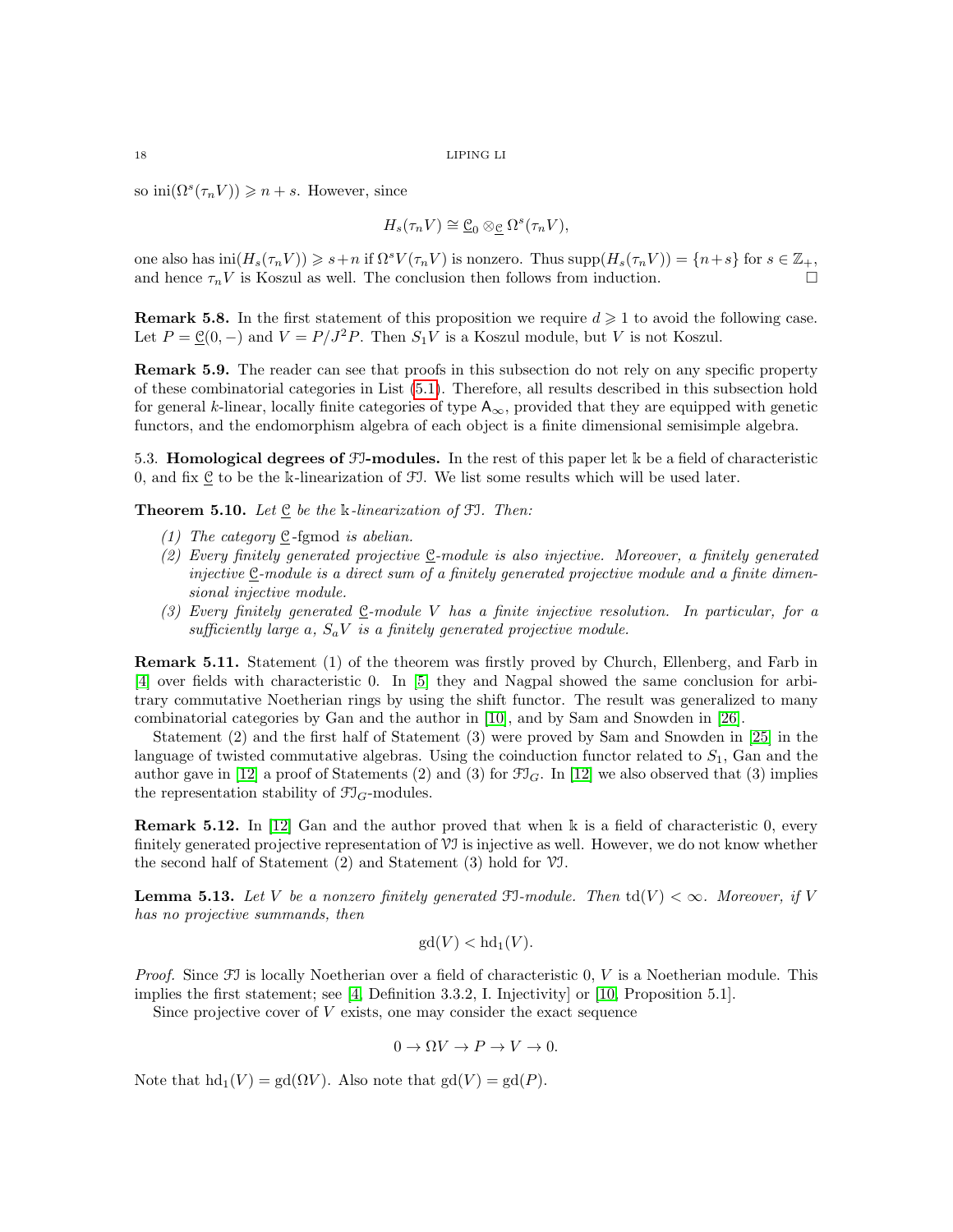Let  $s = \text{gd}(V)$ . The above short exact sequence gives rise to a commutative diagram of exact sequences



where  $P'$  is generated in degrees  $\lt s$  and  $P''$  is generated in degree s.

Since gd(V) = s, P'' cannot be 0. Since V has no projective summands,  $\overline{\Omega V}$  cannot be 0. Moreover, one has  $P_s'' \cong V_s''$  since  $P''$  is also a projective cover of  $V''$ . Consequently,

$$
hd_1(V) = gd(\Omega V) \geq gd(\overline{\Omega V}) > gd(P'') = s = gd(V)
$$

as claimed.  $\Box$ 

Recall that every finitely generated FI-module has a finite injective resolution. We briefly mention the construction; for details, see [\[12,](#page-20-8) Section 7].

Let  $V$  be a nonzero finitely generated  $J$ -module. Again, without loss of generality we can assume that V has no projective summands since projective  $\mathcal{F}$ -modules are also injective. The module V gives rise to a short exact sequence

<span id="page-18-0"></span>
$$
0 \to V_T \to V \to V_F \to 0
$$

such that  $V_T$  is a finite dimensional torsion module (might be 0) and  $V_F$  is a finitely generated torsionless module (might be 0). Now since  $V_T$  is finite dimensional, one can get an injection  $V_T \to I^0$ where  $I^0$  is the injective hull of  $V_T$ . For  $V_F$ , by Proposition 7.5 and Theorem 1.7 in [\[12\]](#page-20-8) and, there is also an injection  $V_F \to P^0$  with  $gd(P^0) < gd(V_F)$ . Of course, we can make  $P^0$  minimal by removing all projective summands from the cokernel of this map. Putting these two injections together, one has



where C' and C'' are the cokernels. Repeating the above procedure for  $V^{-1}$ , after finitely many steps, one can reach  $V^{-i} = 0$  at a certain step; see [\[12,](#page-20-8) Theorem 1.7].

**Remark 5.14.** Note that one cannot expect C' to be precisely the torsion part of  $V^{-1}$  because C'' might not be torsionless. Therefore, one has to construct the torsion-torsionless exact sequence again for  $V^{-1}$ , which in general is different from the bottom sequence in the above diagram.

Remark 5.15. In [\[20\]](#page-21-0) Nagpal showed that for an arbitrary commutative Noetherian ring k and a finitely generated  $\mathfrak{F}$ -module V, it gives rise to a complex of finite length each term of which is a certain special module coinciding with a projective  $C$ -module when k is a field of characteristic  $0$ ; see [\[20,](#page-21-0) Theorem A]. His result generalized our construction.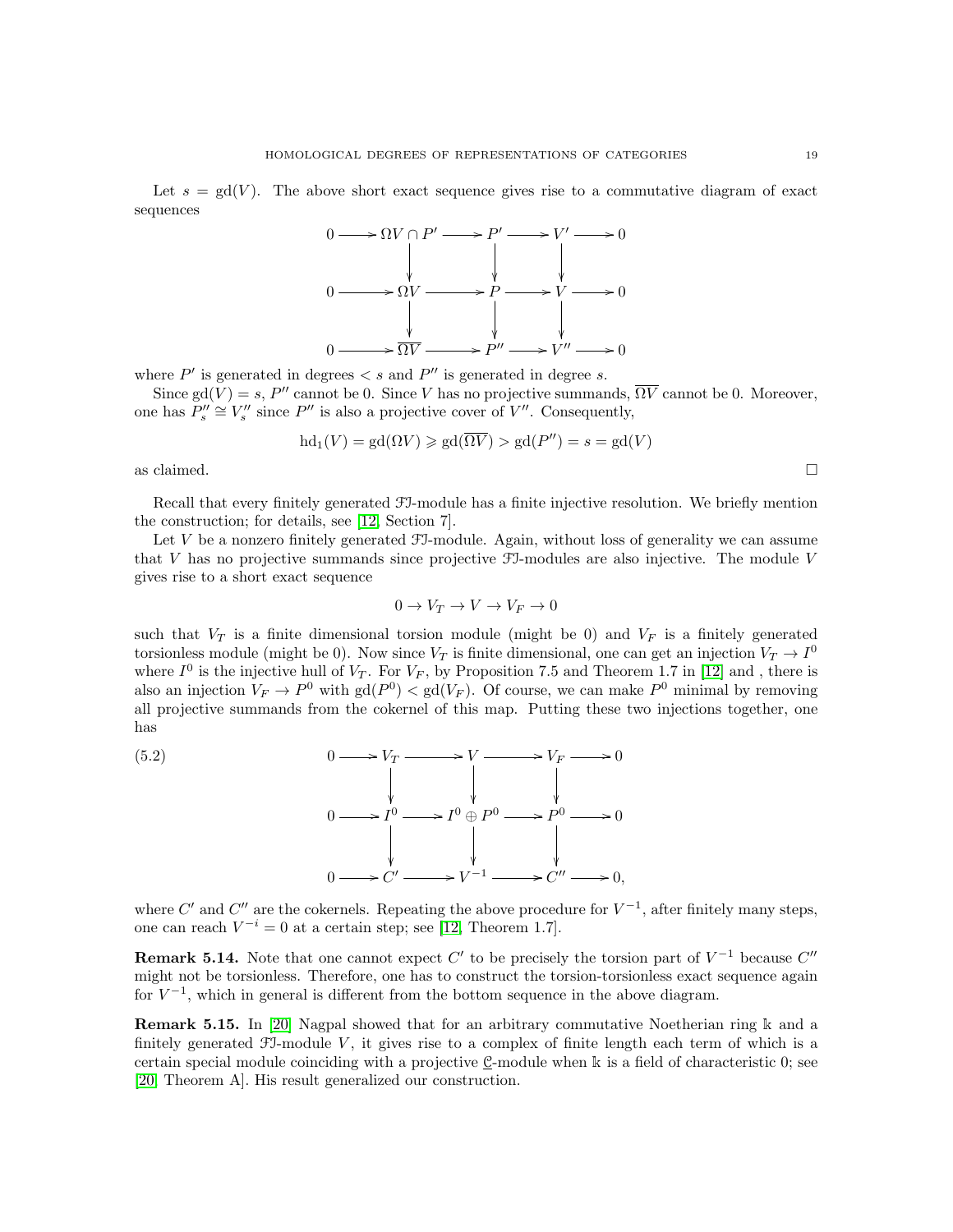The following observation is crucial for us to obtain an upper bound for homological degrees of C-modules.

<span id="page-19-0"></span>**Lemma 5.16.** Let V and  $V^{-1}$  be as above. If V is torsionless, then for  $s \in \mathbb{Z}_+$ ,  $H_s(V) \cong H_{s+1}(V^{-1})$  and  $\mathrm{hd}_s(V) = \mathrm{hd}_{s+1}(V^{-1}).$ 

*Proof.* Since V is torsionless, we know that  $V_T = C' = 0$ ,  $V_F \cong V$ , and  $V^{-1} \cong C''$  in the above diagram. Furthermore,  $\Omega C'' \cong V$  since V has been supposed to have no projective summands. Now the conclusion follows from Lemma [5.4.](#page-15-2)

The following result gives us an upper bound for homological degrees of torsionless modules.

**Lemma 5.17.** Let V be a torsionless  $\mathcal{C}$ -module. Then for  $s \geq 1$ ,

$$
\mathrm{hd}_s(V) \leqslant 2\,\mathrm{gd}(V) + s - 1.
$$

*Proof.* The proof relies on [\[2,](#page-20-0) Theorem A]. One may assume that V has no projective summands. By Lemma [5.16,](#page-19-0) one has

$$
hd_s(V) = hd_{s+1}(V^{-1}) \leq g d(V^{-1}) + hd_1(V^{-1}) + s
$$

by [\[2,](#page-20-0) Theorem A]. However, from Diagram [\(5.2\)](#page-18-0), one has

$$
hd_1(V^{-1}) = gd(V)
$$

and

$$
gd(V^{-1}) = gd(P^0) \leq gd(V) - 1.
$$

Consequently, we have

$$
hd_s(V) \leq g d(V^{-1}) + hd_1(V^{-1}) + s \leq 2 gd(V) + s - 1
$$

as claimed.  $\Box$ 

Now we are ready to prove the main result of this section.

**Theorem 5.18.** Let k be a field of characteristic 0 and  $\underline{C}$  be the k-linearization of FJ. Let V be a finitely generated  $\underline{C}$ -module. Then for  $s \geq 1$ , we have

 $hd_s(V) \leq \max\{td(V), 2 gd(V) - 1\} + s.$ 

Proof. The short exact sequence

$$
0 \to V_T \to V \to V_F \to 0
$$

induces a long exact sequence

$$
\ldots \to H_s(V_T) \to H_s(V) \to H_s(V_F) \to \ldots
$$

We deduce that

 $hd_s(V) \leq \max\{hd_s(V_T), dd_s(V_F)\}.$ 

Note that

 $\text{hd}_s(V_T) \leqslant \text{td}(V_T) + s = \text{td}(V) + s$ 

by Corollary [5.1](#page-15-1) and

$$
hd_s(V_F) \leq 2\,\mathrm{gd}(V_F) + s - 1 \leq 2\,\mathrm{gd}(V) + s - 1
$$

by the previous lemma. The conclusion follows.

Remark 5.19. For torsionless modules, the upper bound provided in this theorem is always optimal than that of  $[2,$  Theorem A. Indeed, if V is torsionless, we have

$$
hd_s(V) \leq 2\,\text{gd}(V) + s - 1 < \text{gd}(V) + \text{hd}_1(V) + s - 1
$$

by Lemma [5.13.](#page-17-0)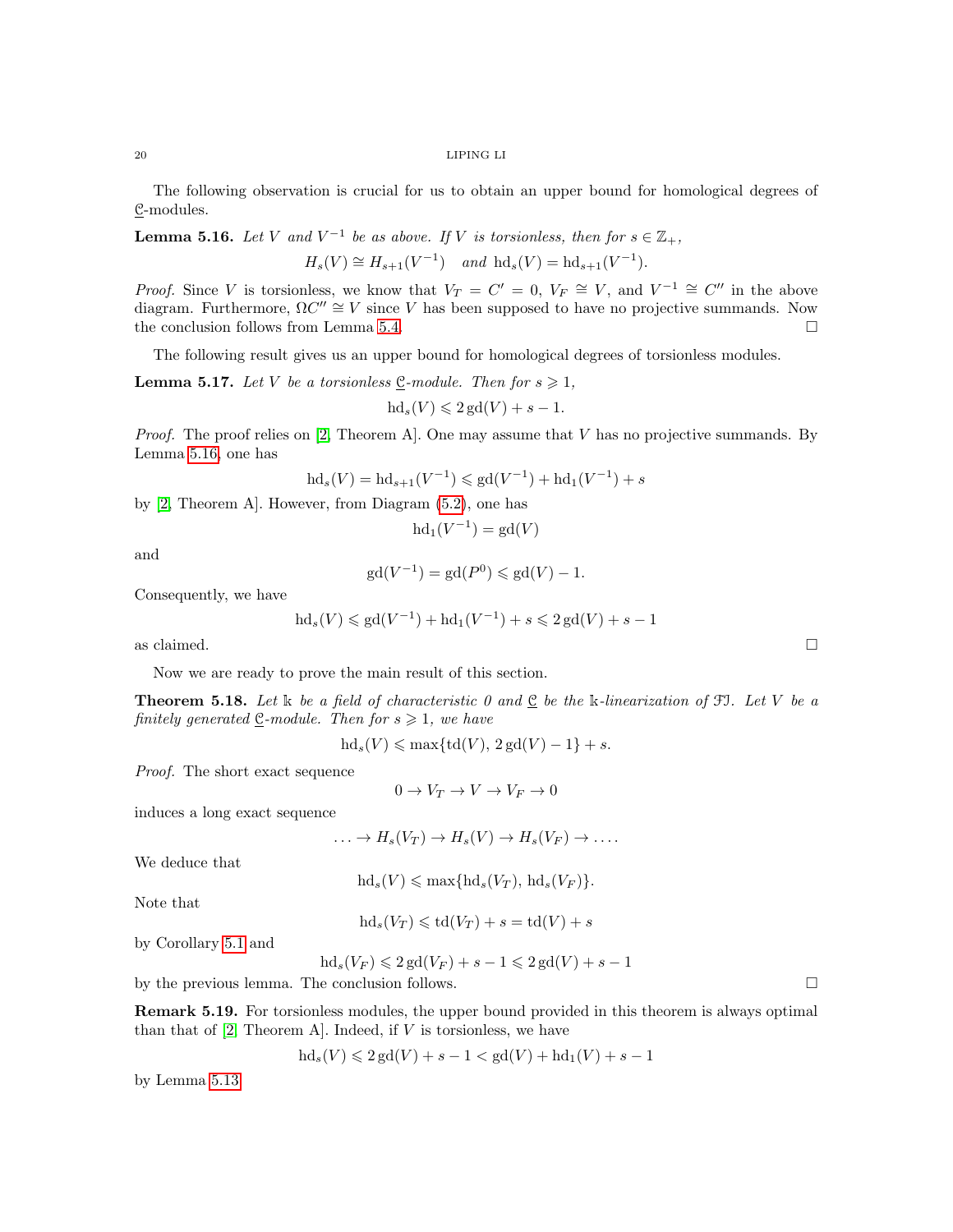Here is an example:

<span id="page-20-12"></span>**Example 5.20.** The projective C-module  $C(1, -)$  has the following structure:



where  $k_i$  and  $\epsilon_i$  are the trivial representation and standard representation of symmetric groups with  $i$  letters. Let  $V$  be the submodule



and  $\overline{V}$  be the quotient  $\underline{\mathcal{C}}(1,-)/V$ . A direct computation shows that  $gd(V) = 2$  and  $hd_1(V) = 4$ . Therefore, by [\[2,](#page-20-0) Theorem A], one should have

$$
hd_s(V) \leq 2 + 4 + s - 1 = s + 5
$$

for  $s \geq 1$ . However, the above theorem tells us that

$$
hd_s(V) \leqslant 4 + s - 1 = s + 3.
$$

We also have  $\text{td}(\overline{V}) = 2 = \text{hd}_{1}(\overline{V})$ . Therefore, the upper bounds described in Theorem [4.8](#page-14-1) are not sharp.

## <span id="page-20-1"></span>**REFERENCES**

- <span id="page-20-18"></span>[1] A. Beilinson, V. Ginzburg, W. Soergel, Koszul duality patterns in representation theory, J. Amer. Math. Soc., 9 (1996), 473-527.
- <span id="page-20-0"></span>[2] T. Church, J. Ellenberg, *Homology of FI-modules*, arXiv:1506.01022.
- <span id="page-20-5"></span>[3] T. Church, B. Farb, Representation theory and homological stability, Adv. Math. 245 (2013), 250-314, arXiv:1008.1368.
- <span id="page-20-2"></span>[4] T. Church, J. Ellenberg, B. Farb, FI-modules and stability for representations of symmetric groups, Duke Math. J. 164 (2015), no. 9, 1833-1910, arXiv:1204.4533.
- <span id="page-20-3"></span>[5] T. Church, J. Ellenberg, B. Farb, R. Nagpal, FI-modules over Noetherian rings, Geom. Topol. 18-5 (2014) 2951- 2984, arXiv:1210.1854.
- <span id="page-20-10"></span>[6] D. Eisenbud, Commutative algebra. With a view toward algebraic geometry, GTM 150, Springer-Verlag, New York, 1995.
- <span id="page-20-4"></span>[7] B. Farb, Representation stability, Proceedings of the International Congress of Mathematicians, Seoul 2014, Vol. II, 1173–1196, arXiv:1404.4065.
- <span id="page-20-9"></span>[8] V. Franjou, J. Lannes, and L. Schwartz, Autour de la cohomologie de MacLane des corps finis, Invent. Math. 115 (1994), no. 3, 513-538.
- <span id="page-20-13"></span>[9] W. L. Gan, A long exact sequence for homology of FI-modules, arXiv:1602.08873.
- <span id="page-20-7"></span>[10] W. L. Gan, L. Li, Noetherian property of infinite EI categories, New York J. Math. 21 (2015), 369-382, arXiv:1407.8235.
- <span id="page-20-6"></span>[11] W. L. Gan, L. Li, Koszulity of directed categories in representation stability theory, arXiv:1411.5308.
- <span id="page-20-8"></span>[12] W. L. Gan, L. Li, *Coinduction functor in representation stability theory*, J. Lond. Math. Soc. 92 (2015), 689-711, arXiv:1502.06989.
- <span id="page-20-17"></span>[13] W. L. Gan, L. Li, A remark on FI-module homology, to appear in Michgan Math. J., arXiv:1505.01777.
- <span id="page-20-19"></span>[14] L. Li, A generalized Koszul theory and its application, Trans. Amer. Math. Soc. 366 (2014), 931-977, arXiv:1109.5760.
- <span id="page-20-14"></span>[15] L. Li, Upper bounds for homological invariants of FI<sub>G</sub>-modules, to appear in Arch. Math.(Basel), arXiv:1512.05879.
- <span id="page-20-15"></span>[16] L. Li, Two homological proofs of the Noetherianity of  $FI_G$ , arXiv:1603.04552.
- <span id="page-20-16"></span>[17] L. Li, E. Ramos, Depth and the Local Cohomology of FIG-modules, arXiv:1602.04405.
- <span id="page-20-11"></span>[18] L. Li, N. Yu, Filtrations and homological degrees of FI-modules, arXiv:1511.02977.